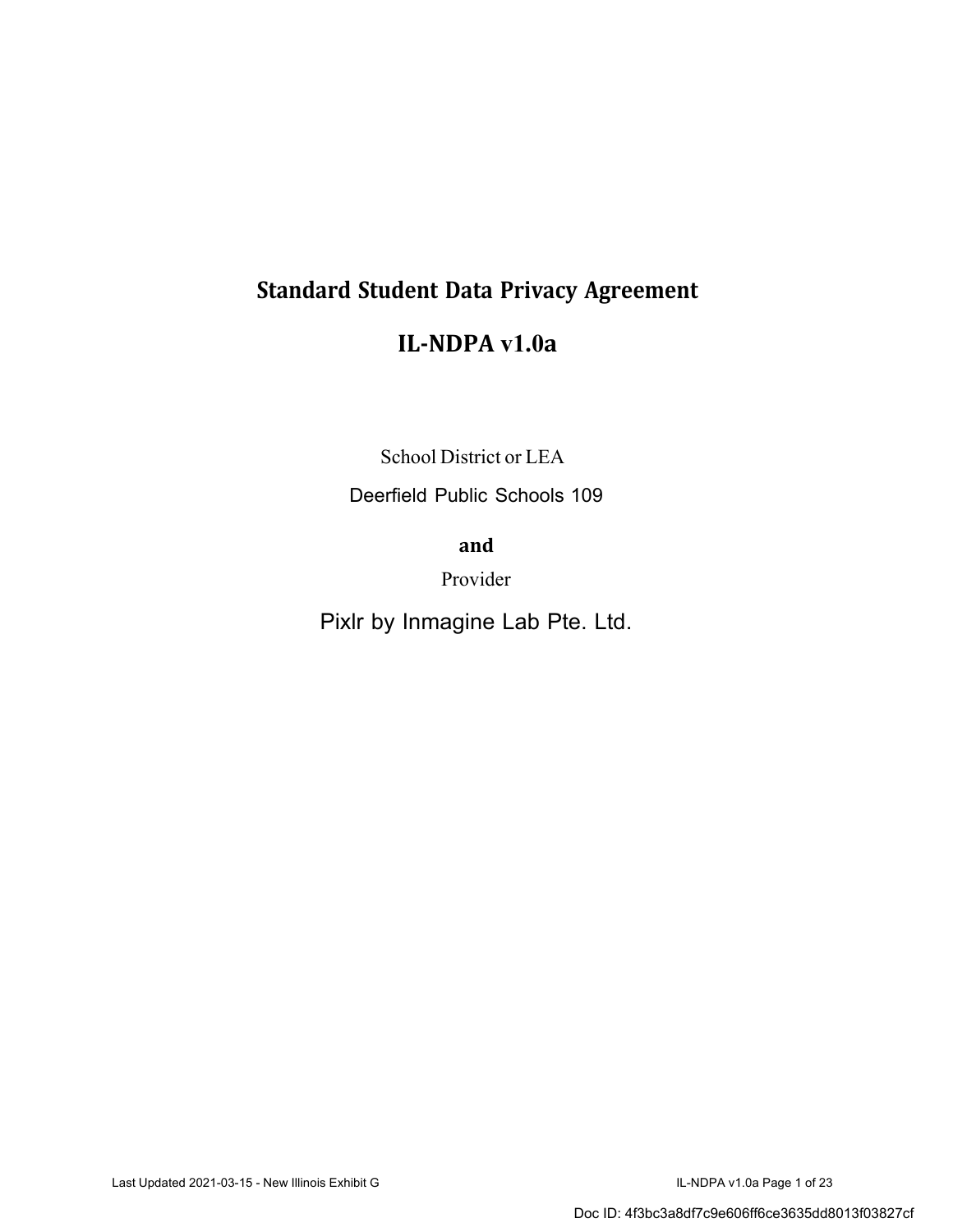This Student Data Privacy Agreement ("**DPA**") is entered into on the date of full execution (the "**Effective Date**") and is entered into by and between:

IL 60015 [Deerfield Public Schools 109 ], located at [ 517 Deerfield Rd., Deerfield, ] (the "**Local Education Agency**" or "**LEA**") and [ Pixlr by Inmagine Lab Pte. Ltd. ], located at [ 30, Cecil Street, #19-08 Prudential ] (the "**Provider"**).

**WHEREAS**, the Provider is providing educational or digital services to LEA.

**WHEREAS**, the Provider and LEA recognize the need to protect personally identifiable student information and other regulated data exchanged between them as required by applicable laws and regulations, such as the Family Educational Rights and Privacy Act ("**FERPA**") at 20 U.S.C. § 1232g (34 CFR Part 99); the Children's Online Privacy Protection Act ("COPPA") at 15 U.S.C. § 6501-6506 (16 CFR Part 312), applicable state privacy laws and regulations and

**WHEREAS**, the Provider and LEA desire to enter into this DPA for the purpose of establishing their respective obligations and duties in order to comply with applicable laws and regulations.

**NOW THEREFORE**, for good and valuable consideration, LEA and Provider agree as follows:

1. A description of the Services to be provided, the categories of Student Data that may be provided by LEA to Provider, and other information specific to this DPA are contained in the Standard Clauses hereto.

#### *2.* **Special Provisions.** *Check if Required*

If checked, the Supplemental State Terms and attached hereto as **Exhibit "G"** are hereby incorporated by reference into this DPA in their entirety. ✔

If checked, LEA and Provider agree to the additional terms or modifications set forth in **Exhibit "H". (Optional)** 

If Checked, the Provider, has signed **Exhibit "E"** to the Standard Clauses, otherwise known as General Offer of Privacy Terms

- 3. In the event of a conflict between the SDPC Standard Clauses, the State or Special Provisions will control. In the event there is conflict between the terms of the DPA and any other writing, including, but not limited to the Service Agreement and Provider Terms of Service or Privacy Policy the terms of this DPA shall control.
- 4. This DPA shall stay in effect for one (1) year. Exhibit E will expire one (1) year from the date the original DPA was signed.
- 5. The services to be provided by Provider to LEA pursuant to this DPA are detailed in **Exhibit "A"** (the "**Services**").
- 6. **Notices**. All notices or other communication required or permitted to be given hereunder may be given via e-mail transmission, or first-class mail, sent to the designated representatives below.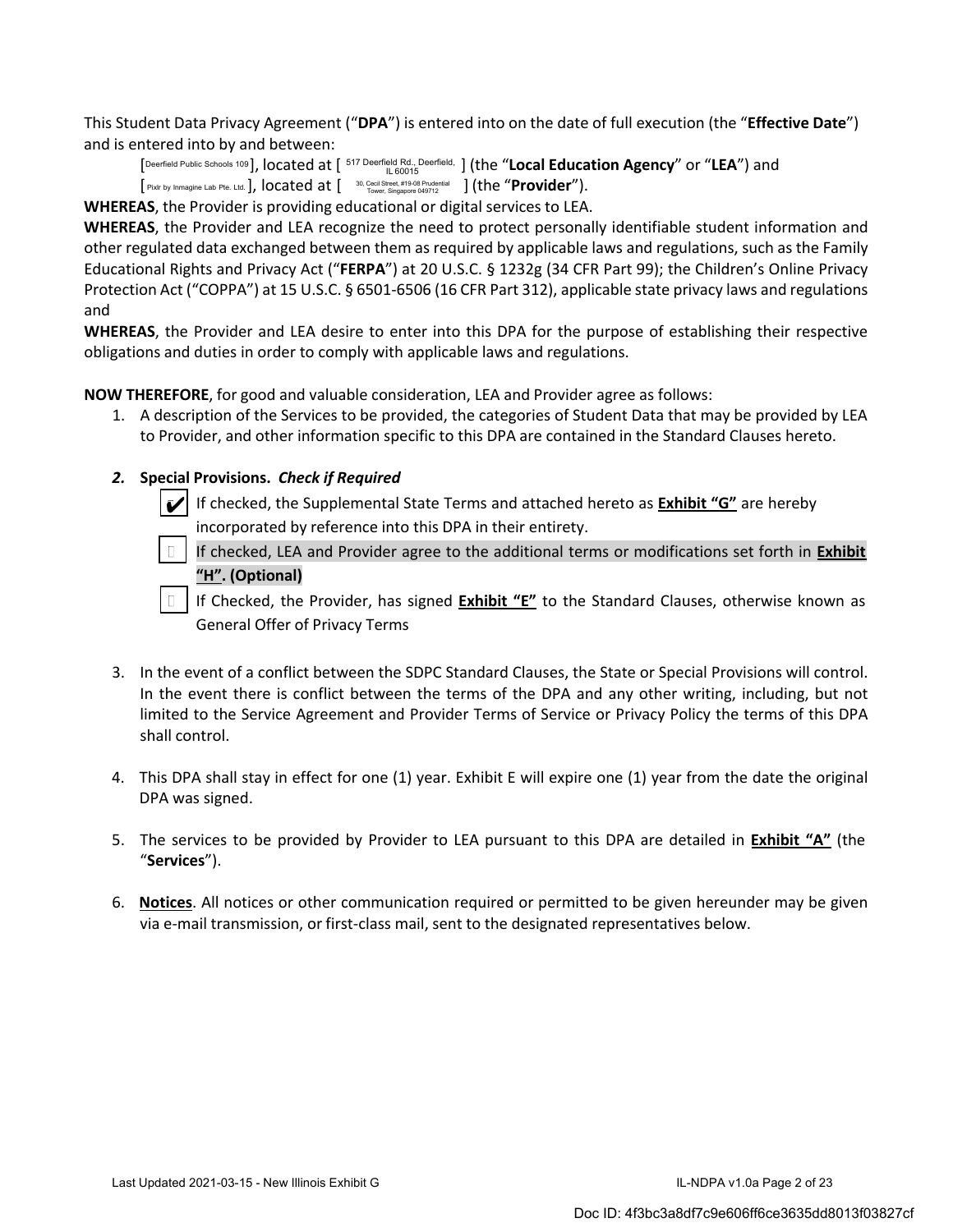The designated representative for the LEA for this DPA is:

| Name: Robert J Bialk                            | <sub>-Title:</sub> C <u>TO</u> |
|-------------------------------------------------|--------------------------------|
| Address: 517 Deerfield Rd., Deerfield, IL 60015 |                                |
| Phone: $(847)$ 945-1844                         | Email:_rbialk@dps109.org       |

The designated representative for the Provider for this DPA is: Name: Simon Dayton Title: Director, Learning & Development Address: 30, Cecil Street, #19-08 Prudential Tower, Singapore 049712 Phone: 64385123 Email: legal@pixlr.com

**IN WITNESS WHEREOF**, LEA and Provider execute this DPA as of the Effective Date.

| LEA: Deerfield Public Schools 109 |                              |                     |                  |
|-----------------------------------|------------------------------|---------------------|------------------|
| Bv:                               | Blert, Biale                 |                     | Date: 12/10/2021 |
|                                   | Printed Name: Robert J Bialk | Title/Position: CTO |                  |

Provider: Pixlr by Inmagine Lab Pte. Ltd.

By: Date: 12 / 06 / 2021

Printed Name: **Simon Dayton** Title/Position: Director, Learning & Development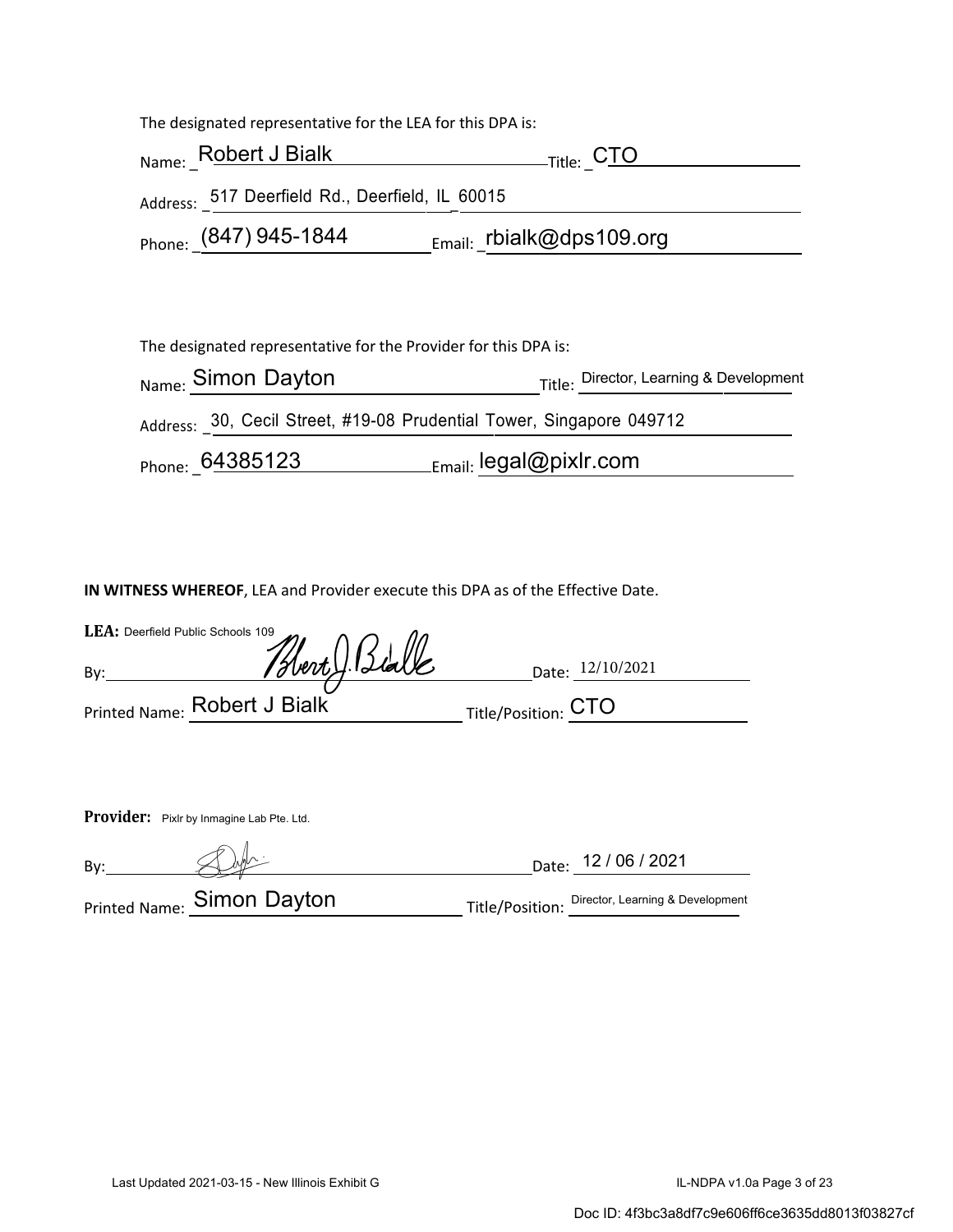#### **STANDARD CLAUSES**

Version 1.0

#### **ARTICLE I: PURPOSE AND SCOPE**

- **1. Purpose of DPA**. The purpose of this DPA is to describe the duties and responsibilities to protect Student Data including compliance with all applicable federal, state, and local privacy laws, rules, and regulations, all as may be amended from time to time. In performing these services, the Provider shall be considered a School Official with a legitimate educational interest, and performing services otherwise provided by the LEA. Provider shall be under the direct control and supervision of the LEA, with respect to its use of Student Data
- **2. Student Data to Be Provided**. In order to perform the Services described above, LEA shall provide Student Data as identified in the Schedule of Data, attached hereto as **Exhibit "B"**.
- **3. DPA Definitions**. The definition of terms used in this DPA is found in **Exhibit "C".** In the event of a conflict, definitions used in this DPA shall prevail over terms used in any other writing, including, but not limited to the Service Agreement, Terms of Service, Privacy Policies etc.

#### **ARTICLE II: DATA OWNERSHIP AND AUTHORIZED ACCESS**

- **1. Student Data Property of LEA**. All Student Data transmitted to the Provider pursuant to the Service Agreement is and will continue to be the property of and under the control of the LEA. The Provider further acknowledges and agrees that all copies of such Student Data transmitted to the Provider, including any modifications or additions or any portion thereof from any source, are subject to the provisions of this DPA in the same manner as the original Student Data. The Parties agree that as between them, all rights, including all intellectual property rights in and to Student Data contemplated per the Service Agreement, shall remain the exclusive property of the LEA. For the purposes of FERPA, the Provider shall be considered a School Official, under the control and direction of the LEA as it pertains to the use of Student Data, notwithstanding the above.
- **2. Parent Access**. To the extent required by law the LEA shall establish reasonable procedures by which a parent, legal guardian, or eligible student may review Education Records and/or Student Data correct erroneous information, and procedures for the transfer of student-generated content to a personal account, consistent with the functionality of services. Provider shall respond in a reasonably timely manner (and no later than forty five (45) days from the date of the request or pursuant to the time frame required under state law for an LEA to respond to a parent or student, whichever is sooner) to the LEA's request for Student Data in a student's records held by the Provider to view or correct as necessary. In the event that a parent of a student or other individual contacts the Provider to review any of the Student Data accessed pursuant to the Services, the Provider shall refer the parent or individual to the LEA, who will follow the necessary and proper procedures regarding the requested information.
- **3. Separate Account**. If Student-Generated Content is stored or maintained by the Provider, Provider shall, at the request of the LEA, transfer, or provide a mechanism for the LEA to transfer, said Student-Generated Content to a separate account created by the student.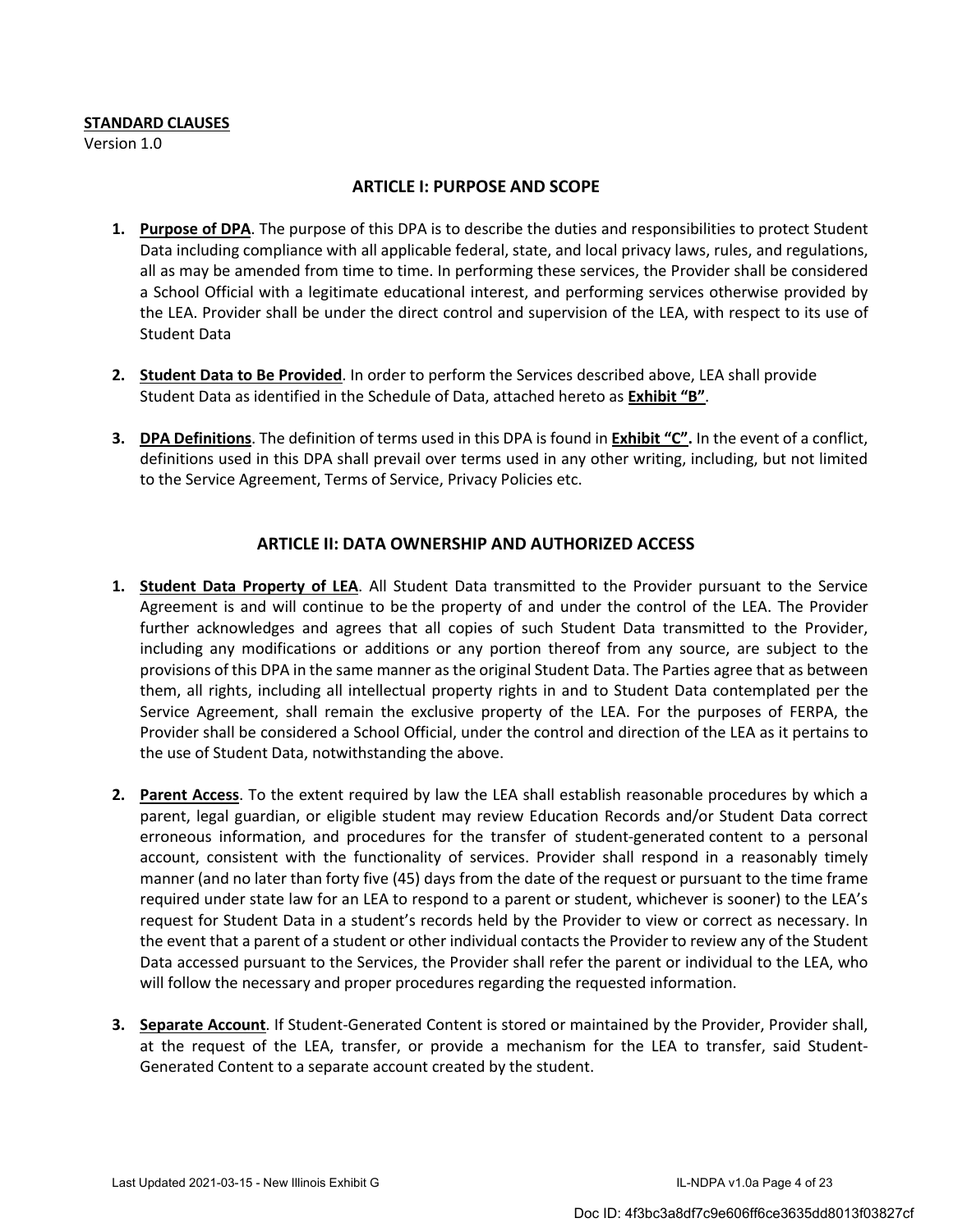- **4. Law Enforcement Requests**. Should law enforcement or other government entities ("Requesting Party(ies)") contact Provider with a request for Student Data held by the Provider pursuant to the Services, the Provider shall notify the LEA in advance of a compelled disclosure to the Requesting Party, unless lawfully directed by the Requesting Party not to inform the LEA of the request.
- **5. Subprocessors**. Provider shall enter into written agreements with all Subprocessors performing functions for the Provider in order for the Provider to provide the Services pursuant to the Service Agreement, whereby the Subprocessors agree to protect Student Data in a manner no less stringent than the terms of this DPA.

## **ARTICLE III: DUTIES OF LEA**

- **1. Provide Data in Compliance with Applicable Laws**. LEA shall provide Student Data for the purposes of obtaining the Services in compliance with all applicable federal, state, and local privacy laws, rules, and regulations, all as may be amended from time to time.
- **2. Annual Notification of Rights**. If the LEA has a policy of disclosing Education Records and/or Student Data under FERPA (34 CFR § 99.31(a)(1)), LEA shall include a specification of criteria for determining who constitutes a school official and what constitutes a legitimate educational interest in its annual notification of rights.
- **3. Reasonable Precautions**. LEA shall take reasonable precautions to secure usernames, passwords, and any other means of gaining access to the services and hosted Student Data.
- **4. Unauthorized Access Notification**. LEA shall notify Provider promptly of any known unauthorized access. LEA will assist Provider in any efforts by Provider to investigate and respond to any unauthorized access.

#### **ARTICLE IV: DUTIES OF PROVIDER**

- **1. Privacy Compliance**. The Provider shall comply with all applicable federal, state, and local laws, rules, and regulations pertaining to Student Data privacy and security, all as may be amended from time to time.
- **2. Authorized Use**. The Student Data shared pursuant to the Service Agreement, including persistent unique identifiers, shall be used for no purpose other than the Services outlined in Exhibit A or stated in the Service Agreement and/or otherwise authorized under the statutes referred to herein this DPA.
- **3. Provider Employee Obligation**. Provider shall require all of Provider's employees and agents who have access to Student Data to comply with all applicable provisions of this DPA with respect to the Student Data shared under the Service Agreement. Provider agrees to require and maintain an appropriate confidentiality agreement from each employee or agent with access to Student Data pursuant to the Service Agreement.
- **4. No Disclosure**. Provider acknowledges and agrees that it shall not make any re-disclosure of any Student Data or any portion thereof, including without limitation, user content or other non-public information and/or personally identifiable information contained in the Student Data other than as directed or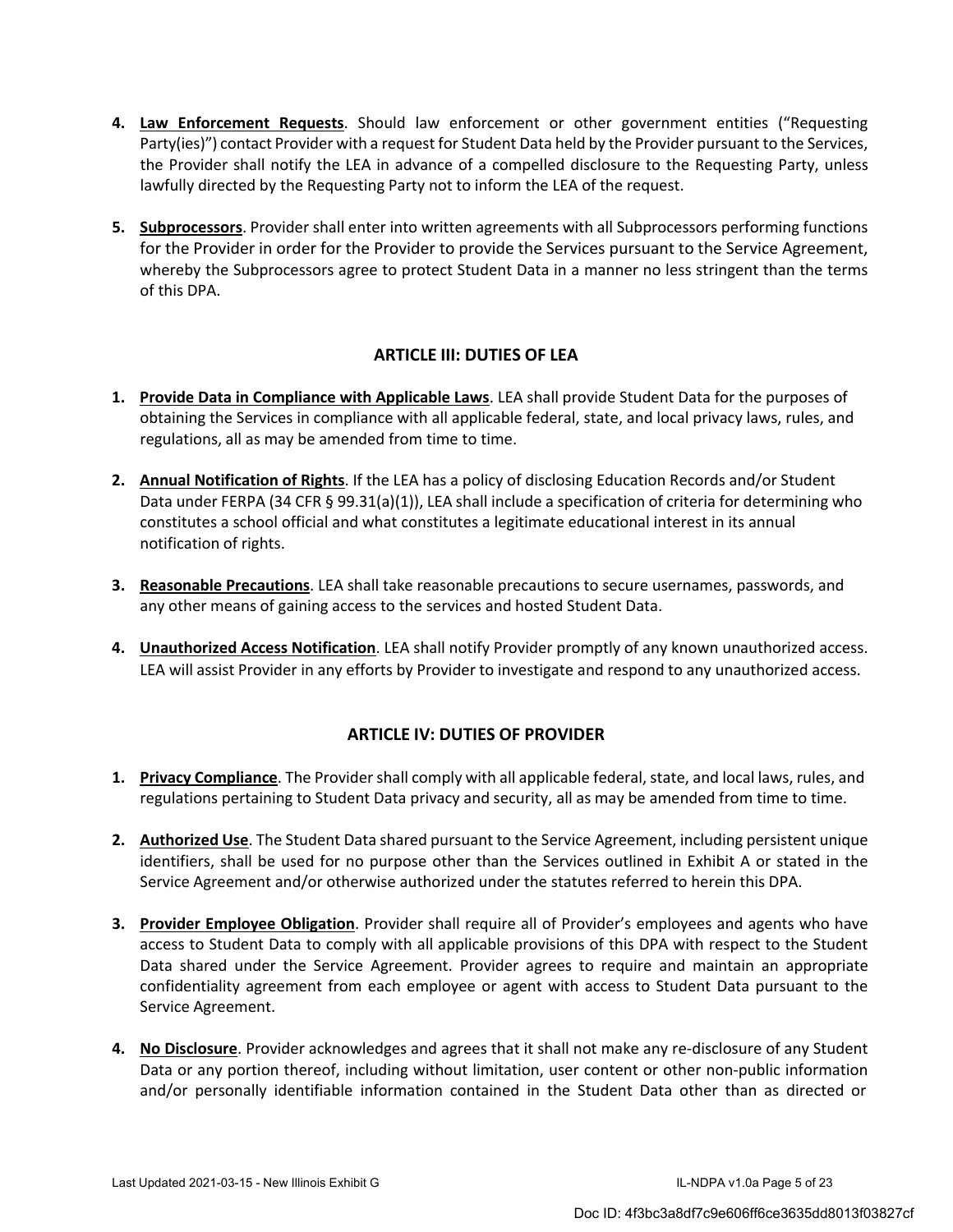permitted by the LEA or this DPA. This prohibition against disclosure shall not apply to aggregate summaries of De-Identified information, Student Data disclosed pursuant to a lawfully issued subpoena or other legal process, or to subprocessors performing services on behalf of the Provider pursuant to this DPA. Provider will not Sell Student Data to any third party.

- **5. De-Identified Data**: Provider agrees not to attempt to re-identify de-identified Student Data. De-Identified Data may be used by the Provider for those purposes allowed under FERPA and the following purposes: (1) assisting the LEA or other governmental agencies in conducting research and other studies; and (2) research and development of the Provider's educational sites, services, or applications, and to demonstrate the effectiveness of the Services; and (3) for adaptive learning purpose and for customized student learning. Provider's use of De-Identified Data shall survive termination of this DPA or any request by LEA to return or destroy Student Data. Except for Subprocessors, Provider agrees not to transfer deidentified Student Data to any party unless (a) that party agrees in writing not to attempt re-identification, and (b) prior written notice has been given to the LEA who has provided prior written consent for such transfer. Prior to publishing any document that names the LEA explicitly or indirectly, the Provider shall obtain the LEA's written approval of the manner in which de-identified data is presented.
- **6. Disposition of Data**. Upon written request from the LEA, Provider shall dispose of or provide a mechanism for the LEA to transfer Student Data obtained under the Service Agreement, within sixty (60) days of the date of said request and according to a schedule and procedure as the Parties may reasonably agree. Upon termination of this DPA, if no written request from the LEA is received, Provider shall dispose of all Student Data after providing the LEA with reasonable prior notice. The duty to dispose of Student Data shall not extend to Student Data that had been De-Identified or placed in a separate student account pursuant to section II 3. The LEA may employ a "Directive for Disposition of Data" form, a copy of which is attached hereto as **Exhibit "D"**. If the LEA and Provider employ Exhibit "D," no further written request or notice is required on the part of either party prior to the disposition of Student Data described in Exhibit  $"D.$
- **7. Advertising Limitations.** Provider is prohibited from using, disclosing, or selling Student Data to (a) inform, influence, or enable Targeted Advertising; or (b) develop a profile of a student, family member/guardian or group, for any purpose other than providing the Service to LEA. This section does not prohibit Provider from using Student Data (i) for adaptive learning or customized student learning (including generating personalized learning recommendations); or (ii) to make product recommendations to teachers or LEA employees; or (iii) to notify account holders about new education product updates, features, or services or from otherwise using Student Data as permitted in this DPA and its accompanying exhibits

# **ARTICLE V: DATA PROVISIONS**

- **1. Data Storage**. Where required by applicable law, Student Data shall be stored within the United States. Upon request of the LEA, Provider will provide a list of the locations where Student Data is stored.
- **2. Audits.** No more than once a year, or following unauthorized access, upon receipt of a written request from the LEA with at least ten (10) business days' notice and upon the execution of an appropriate confidentiality agreement, the Provider will allow the LEA to audit the security and privacy measures that are in place to ensure protection of Student Data or any portion thereof as it pertains to the delivery of services to the LEA . The Provider will cooperate reasonably with the LEA and any local, state, or federal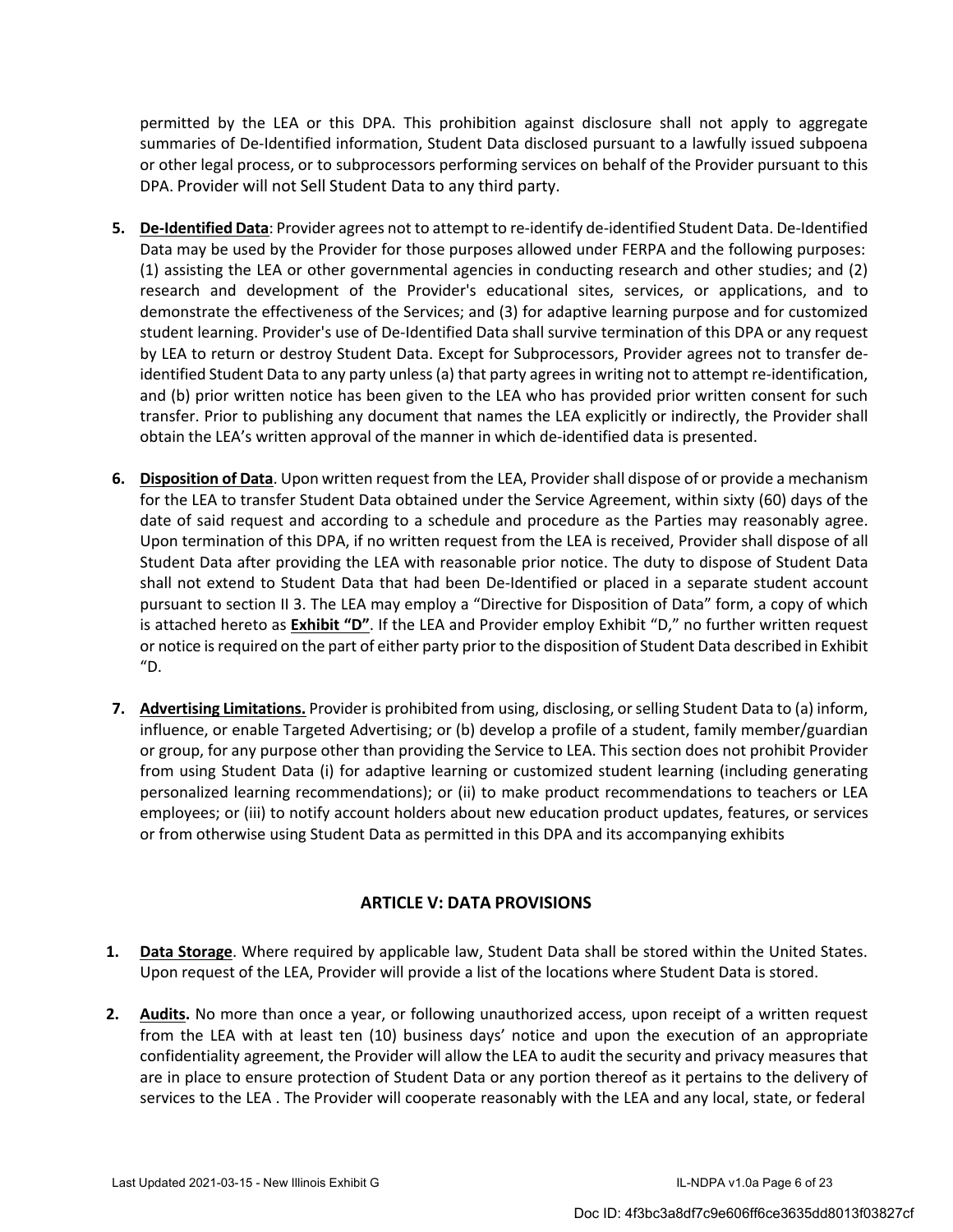agency with oversight authority or jurisdiction in connection with any audit or investigation of the Provider and/or delivery of Services to students and/or LEA, and shall provide reasonable access to the Provider's facilities, staff, agents and LEA's Student Data and all records pertaining to the Provider, LEA and delivery of Services to the LEA. Failure to reasonably cooperate shall be deemed a material breach of the DPA.

- **3. Data Security**. The Provider agrees to utilize administrative, physical, and technical safeguards designed to protect Student Data from unauthorized access, disclosure, acquisition, destruction, use, or modification. The Provider shall adhere to any applicable law relating to data security. The provider shall implement an adequate Cybersecurity Framework based on one of the nationally recognized standards set forth set forth in **Exhibit "F"**. Exclusions, variations, or exemptions to the identified Cybersecurity Framework must be detailed in an attachment to **Exhibit "H"**. Additionally, Provider may choose to further detail its security programs and measures that augment or are in addition to the Cybersecurity Framework in **Exhibit "F"**. Provider shall provide, in the Standard Schedule to the DPA, contact information of an employee who LEA may contact if there are any data security concerns or questions.
- **4. Data Breach**. In the event of an unauthorized release, disclosure or acquisition of Student Data that compromises the security, confidentiality or integrity of the Student Data maintained by the Provider the Provider shall provide notification to LEA within seventy-two (72) hours of confirmation of the incident, unless notification within this time limit would disrupt investigation of the incident by law enforcement. In such an event, notification shall be made within a reasonable time after the incident. Provider shall follow the following process:
	- (1) The security breach notification described above shall include, at a minimum, the following information to the extent known by the Provider and as it becomes available:
		- i. The name and contact information of the reporting LEA subject to this section.
		- ii. A list of the types of personal information that were or are reasonably believed to have been the subject of a breach.
		- iii. If the information is possible to determine at the time the notice is provided, then either (1) the date of the breach, (2) the estimated date of the breach, or (3) the date range within which the breach occurred. The notification shall also include the date of the notice.
		- iv. Whether the notification was delayed as a result of a law enforcement investigation, if that information is possible to determine at the time the notice is provided; and
		- v. A general description of the breach incident, if that information is possible to determine at the time the notice is provided.
	- (2) Provider agrees to adhere to all federal and state requirements with respect to a data breach related to the Student Data, including, when appropriate or required, the required responsibilities and procedures for notification and mitigation of any such data breach.
	- (3) Provider further acknowledges and agrees to have a written incident response plan that reflects best practices and is consistent with industry standards and federal and state law for responding to a data breach, breach of security, privacy incident or unauthorized acquisition or use of Student Data or any portion thereof, including personally identifiable information and agrees to provide LEA, upon request, with a summary of said written incident response plan.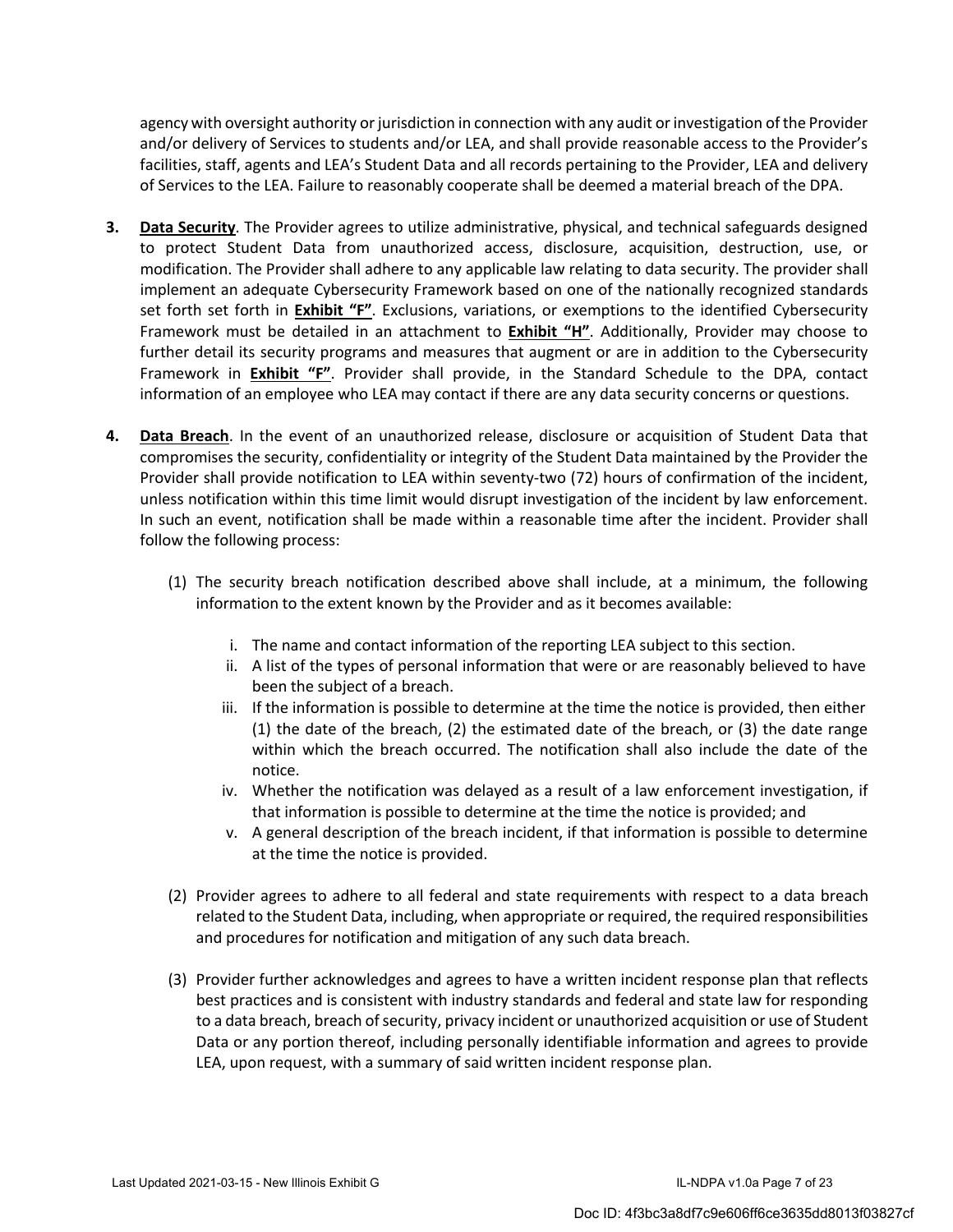- (4) LEA shall provide notice and facts surrounding the breach to the affected students, parents or guardians.
- (5) In the event of a breach originating from LEA's use of the Service, Provider shall cooperate with LEA to the extent necessary to expeditiously secure Student Data.

#### **ARTICLE VI: GENERAL OFFER OF TERMS**

Provider may, by signing the attached form of "General Offer of Privacy Terms" (General Offer, attached hereto as **Exhibit "E"**), be bound by the terms of **Exhibit "E"** to any other LEA who signs the acceptance on said Exhibit. The form is limited by the terms and conditions described therein.

#### **ARTICLE VII: MISCELLANEOUS**

- **1. Termination**. In the event that either Party seeks to terminate this DPA, they may do so by mutual written consent so long as the Service Agreement has lapsed or has been terminated. Either party may terminate this DPA and any service agreement or contract if the other party breaches any terms of this DPA.
- **2. Effect of Termination Survival**. If the Service Agreement is terminated, the Provider shall destroy all of LEA's Student Data pursuant to Article IV, section 6.
- **3. Priority of Agreements**. This DPA shall govern the treatment of Student Data in order to comply with the privacy protections, including those found in FERPA and all applicable privacy statutes identified in this DPA. In the event there is conflict between the terms of the DPA and the Service Agreement, Terms of Service, Privacy Policies, or with any other bid/RFP, license agreement, or writing, the terms of this DPA shall apply and take precedence. In the event of a conflict between Exhibit H, the SDPC Standard Clauses, and/or the Supplemental State Terms, Exhibit H will control, followed by the Supplemental State Terms. Except as described in this paragraph herein, all other provisions of the Service Agreement shall remain in effect.
- **4. Entire Agreement**. This DPA and the Service Agreement constitute the entire agreement of the Parties relating to the subject matter hereof and supersedes all prior communications, representations, or agreements, oral or written, by the Parties relating thereto. This DPA may be amended and the observance of any provision of this DPA may be waived (either generally or in any particular instance and either retroactively or prospectively) only with the signed written consent of both Parties. Neither failure nor delay on the part of any Party in exercising any right, power, or privilege hereunder shall operate as a waiver of such right, nor shall any single or partial exercise of any such right, power, or privilege preclude any further exercise thereof or the exercise of any other right, power, or privilege.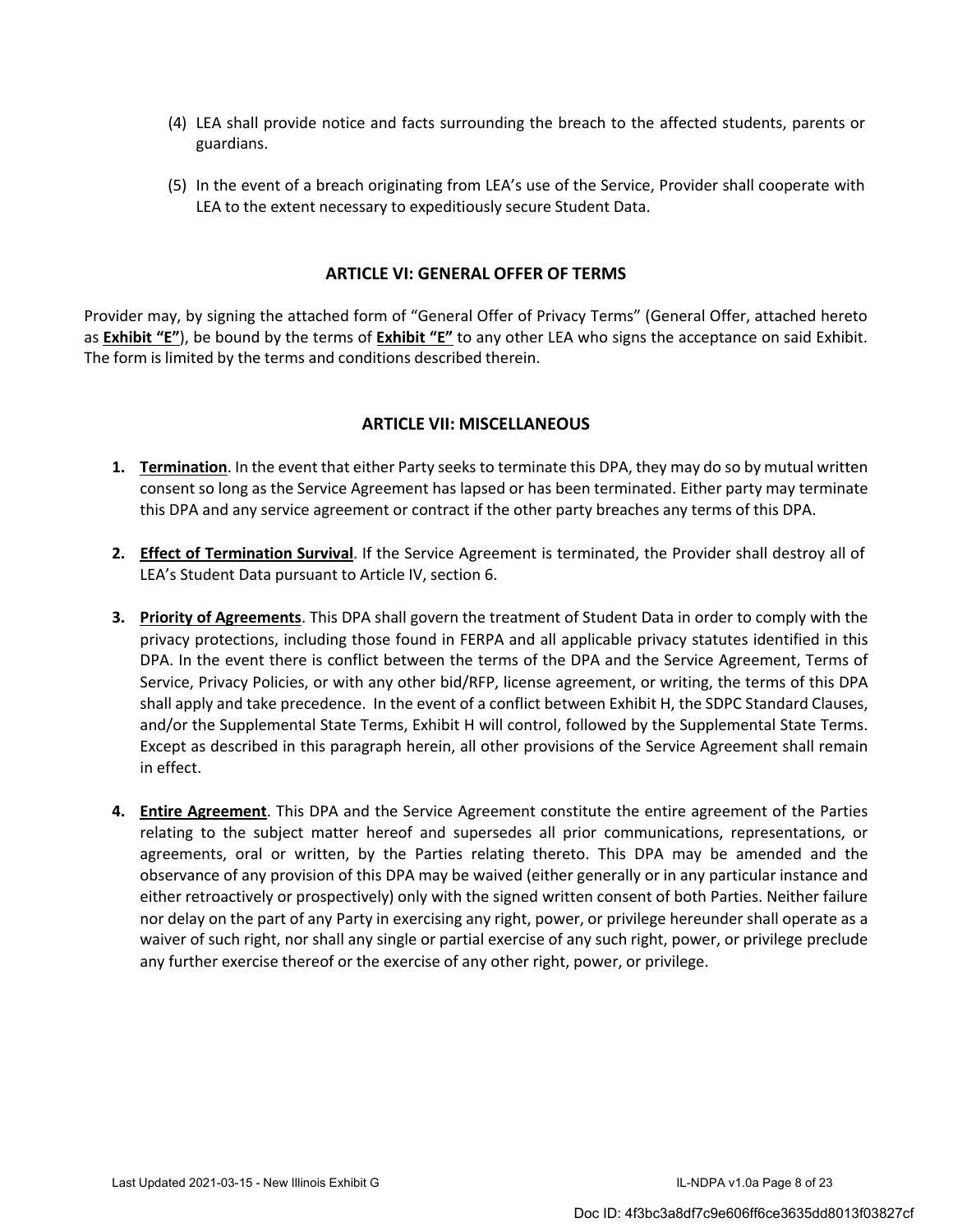- **5. Severability**. Any provision of this DPA that is prohibited or unenforceable in any jurisdiction shall, as to such jurisdiction, be ineffective to the extent of such prohibition or unenforceability without invalidating the remaining provisions of this DPA, and any such prohibition or unenforceability in any jurisdiction shall not invalidate or render unenforceable such provision in any other jurisdiction. Notwithstanding the foregoing, if such provision could be more narrowly drawn so as not to be prohibited or unenforceable in such jurisdiction while, at the same time, maintaining the intent of the Parties, it shall, as to such jurisdiction, be so narrowly drawn without invalidating the remaining provisions of this DPA or affecting the validity or enforceability of such provision in any other jurisdiction.
- **6. Governing Law; Venue and Jurisdiction**. THIS DPA WILL BE GOVERNED BY AND CONSTRUED IN ACCORDANCE WITH THE LAWS OF THE STATE OF THE LEA, WITHOUT REGARD TO CONFLICTS OF LAW PRINCIPLES. EACH PARTY CONSENTS AND SUBMITS TO THE SOLE AND EXCLUSIVE JURISDICTION TO THE STATE AND FEDERAL COURTS FOR THE COUNTY OF THE LEA FOR ANY DISPUTE ARISING OUT OF OR RELATING TO THIS DPA OR THE TRANSACTIONS CONTEMPLATED HEREBY.
- **7. Successors Bound**: This DPA is and shall be binding upon the respective successors in interest to Provider in the event of a merger, acquisition, consolidation or other business reorganization or sale of all or substantially all of the assets of such business In the event that the Provider sells, merges, or otherwise disposes of its business to a successor during the term of this DPA, the Provider shall provide written notice to the LEA no later than sixty (60) days after the closing date of sale, merger, or disposal. Such notice shall include a written, signed assurance that the successor will assume the obligations of the DPA and any obligations with respect to Student Data within the Service Agreement. The LEA has the authority to terminate the DPA if it disapproves of the successor to whom the Provider is selling, merging, or otherwise disposing of its business.
- **8. Authority.** Each party represents that it is authorized to bind to the terms of this DPA, including confidentiality and destruction of Student Data and any portion thereof contained therein, all related or associated institutions, individuals, employees or contractors who may have access to the Student Data and/or any portion thereof.
- **9. Waiver**. No delay or omission by either party to exercise any right hereunder shall be construed as a waiver of any such right and both parties reserve the right to exercise any such right from time to time, as often as may be deemed expedient.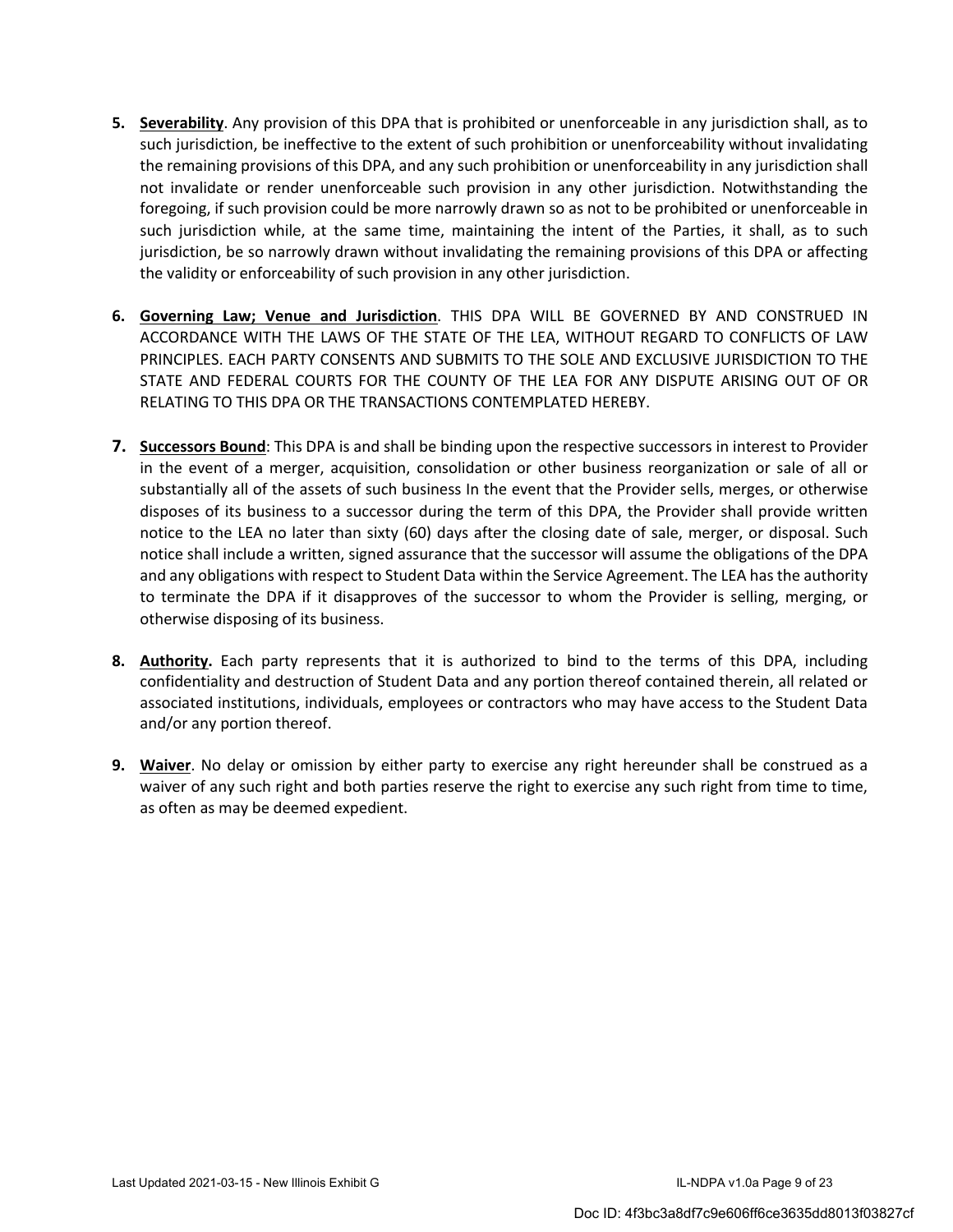## **EXHIBIT "A" DESCRIPTION OF SERVICES**

Pixlr - online photo editing tool at https://pixlr.com/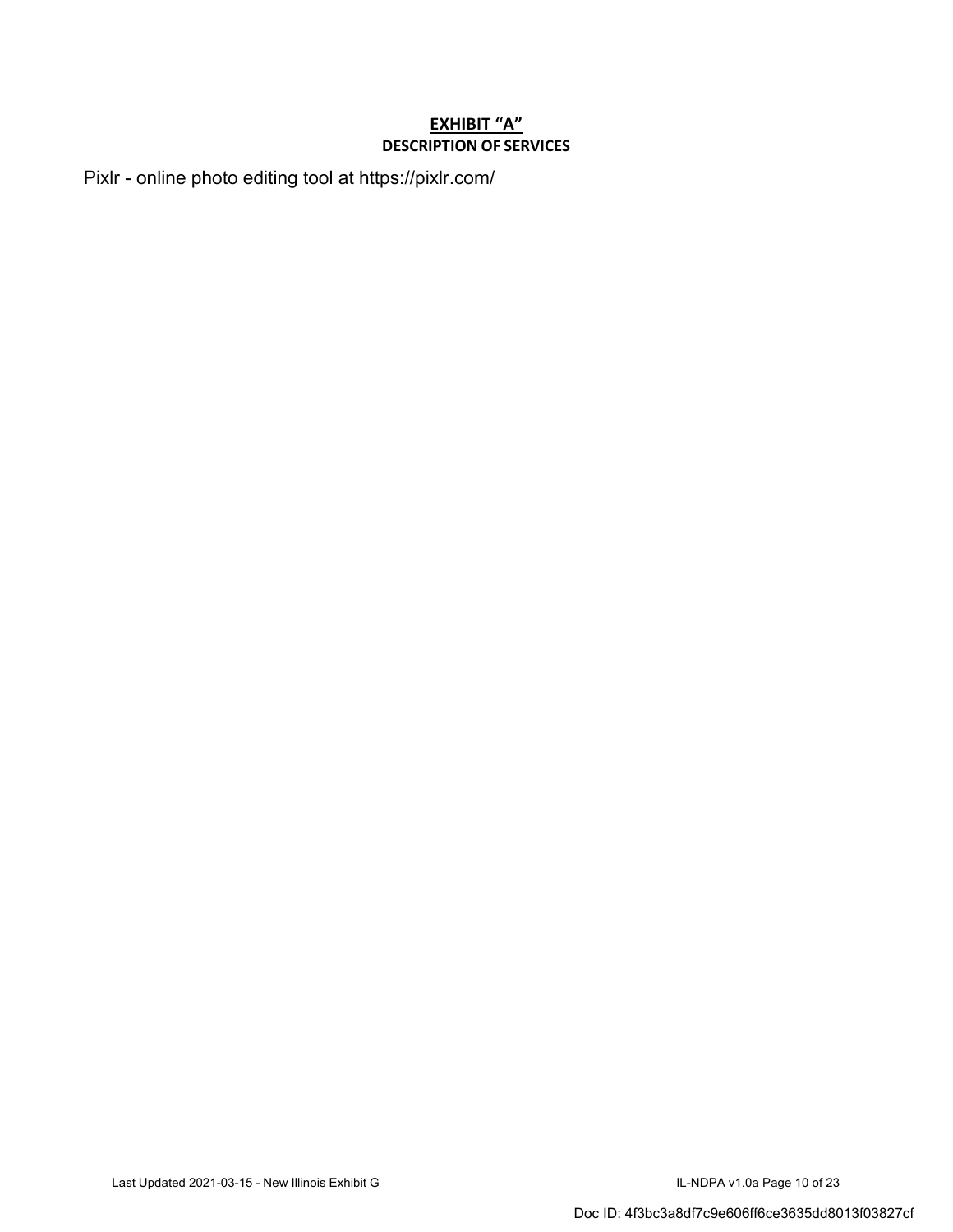#### **EXHIBIT "B" SCHEDULE OF DATA**

| <b>Category of Data</b>           | <b>Check if Used</b><br><b>Elements</b><br>by Your System               |   |  |
|-----------------------------------|-------------------------------------------------------------------------|---|--|
| <b>Application Technology</b>     | IP Addresses of users, Use of cookies, etc.                             | V |  |
| Meta Data                         | Other application technology meta data-Please specify:                  |   |  |
| <b>Application Use Statistics</b> | Meta data on user interaction with application                          | V |  |
| Assessment                        | Standardized test scores                                                |   |  |
|                                   | Observation data                                                        |   |  |
|                                   | Other assessment data-Please specify:                                   |   |  |
| Attendance                        | Student school (daily) attendance data                                  |   |  |
|                                   | Student class attendance data                                           |   |  |
| Communications                    | Online communications captured (emails, blog entries)                   |   |  |
| Conduct                           | Conduct or behavioral data                                              |   |  |
| Demographics                      | Date of Birth                                                           | V |  |
|                                   | Place of Birth                                                          |   |  |
|                                   | Gender                                                                  |   |  |
|                                   | Ethnicity or race                                                       |   |  |
|                                   | Language information (native, or primary language spoken by<br>student) |   |  |
|                                   | Other demographic information-Please specify:                           |   |  |
|                                   | Location & country                                                      |   |  |
| Enrollment                        | Student school enrollment                                               | V |  |
|                                   | Student grade level                                                     |   |  |
|                                   | Homeroom                                                                |   |  |
|                                   | Guidance counselor                                                      |   |  |
|                                   | Specific curriculum programs                                            |   |  |
|                                   | Year of graduation                                                      | V |  |
|                                   | Other enrollment information-Please specify:                            |   |  |
|                                   | School name                                                             |   |  |
| Parent/Guardian Contact           | Address                                                                 |   |  |
| Information                       | Email                                                                   |   |  |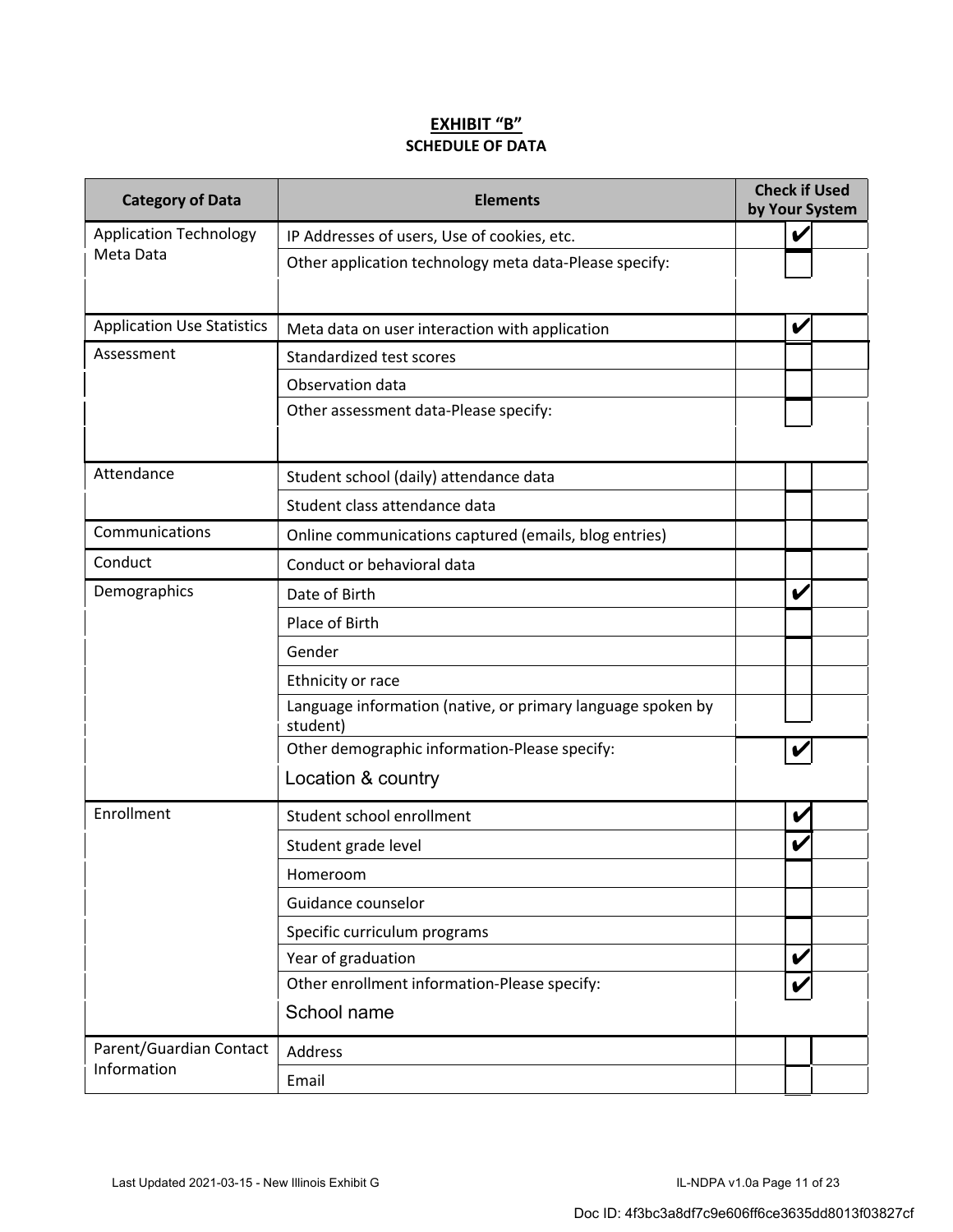| <b>Category of Data</b>              | <b>Check if Used</b><br><b>Elements</b><br>by Your System                                                                    |  |   |  |
|--------------------------------------|------------------------------------------------------------------------------------------------------------------------------|--|---|--|
|                                      | Phone                                                                                                                        |  |   |  |
| Parent/Guardian ID                   | Parent ID number (created to link parents to students)                                                                       |  |   |  |
| Parent/Guardian Name                 | First and/or Last                                                                                                            |  |   |  |
| Schedule                             | Student scheduled courses                                                                                                    |  |   |  |
|                                      | Teacher names                                                                                                                |  |   |  |
| Special Indicator                    | English language learner information                                                                                         |  |   |  |
|                                      | Low income status                                                                                                            |  |   |  |
|                                      | Medical alerts/ health data                                                                                                  |  |   |  |
|                                      | Student disability information                                                                                               |  |   |  |
|                                      | Specialized education services (IEP or 504)                                                                                  |  |   |  |
|                                      | Living situations (homeless/foster care)                                                                                     |  |   |  |
|                                      | Other indicator information-Please specify:                                                                                  |  |   |  |
|                                      |                                                                                                                              |  |   |  |
| <b>Student Contact</b>               | Address                                                                                                                      |  |   |  |
| Information                          | Email                                                                                                                        |  | V |  |
|                                      | Phone                                                                                                                        |  |   |  |
| <b>Student Identifiers</b>           | Local (School district) ID number                                                                                            |  | V |  |
|                                      | State ID number                                                                                                              |  |   |  |
|                                      | Provider/App assigned student ID number                                                                                      |  |   |  |
|                                      | Student app username                                                                                                         |  | V |  |
|                                      | Student app passwords                                                                                                        |  | V |  |
| <b>Student Name</b>                  | First and/or Last                                                                                                            |  | V |  |
| Student In App<br>Performance        | Program/application performance (typing program-student<br>types 60 wpm, reading program-student reads below grade<br>level) |  |   |  |
| <b>Student Program</b><br>Membership | Academic or extracurricular activities a student may belong to<br>or participate in                                          |  |   |  |
| <b>Student Survey</b><br>Responses   | Student responses to surveys or questionnaires                                                                               |  |   |  |
| Student work                         | Student generated content; writing, pictures, etc.                                                                           |  |   |  |
|                                      | Other student work data -Please specify:                                                                                     |  |   |  |
| Transcript                           | Student course grades                                                                                                        |  |   |  |
|                                      | Student course data                                                                                                          |  |   |  |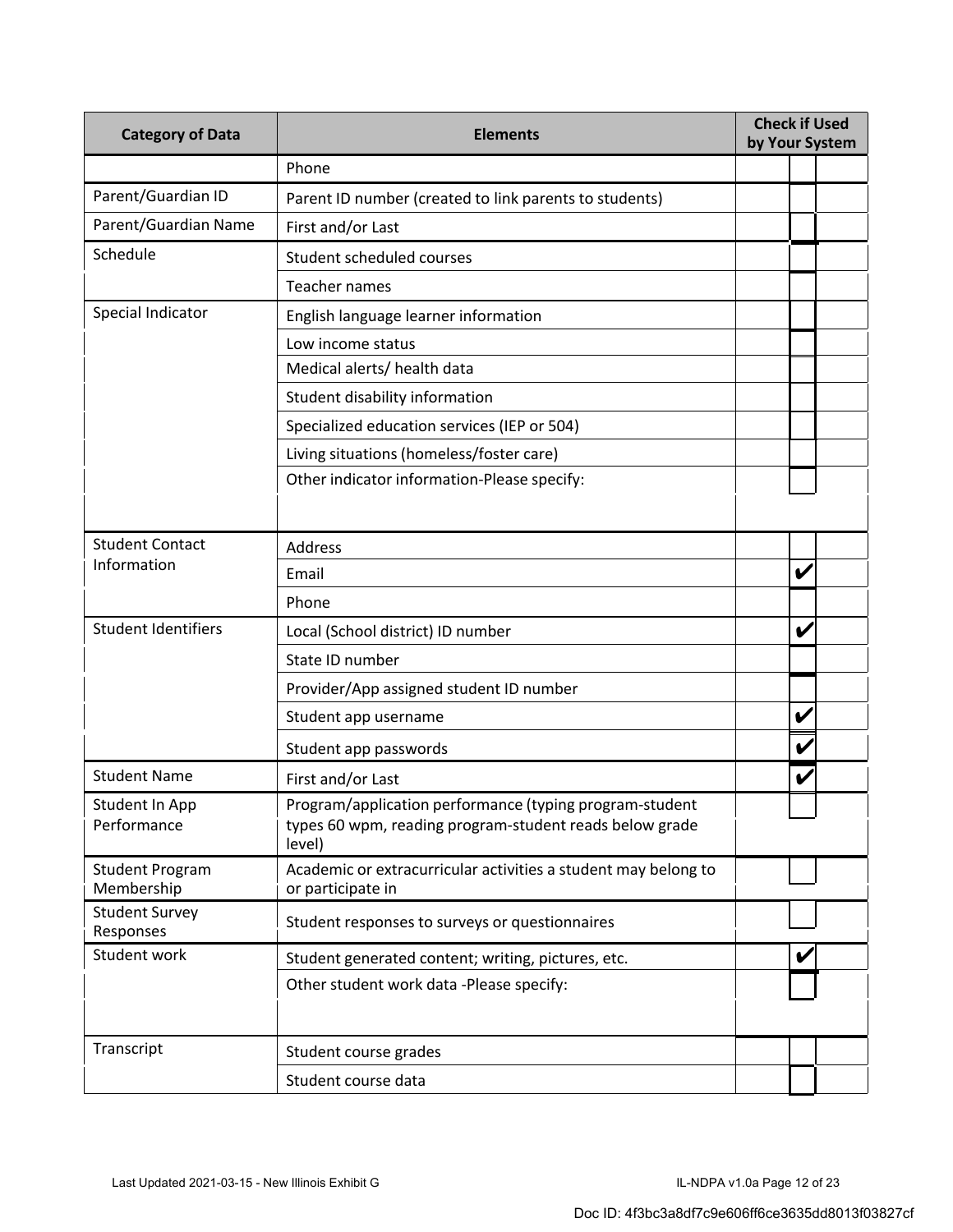| <b>Category of Data</b> | <b>Elements</b>                                                                                                                 |  | <b>Check if Used</b><br>by Your System |  |
|-------------------------|---------------------------------------------------------------------------------------------------------------------------------|--|----------------------------------------|--|
|                         | Student course grades/ performance scores                                                                                       |  |                                        |  |
|                         | Other transcript data - Please specify:                                                                                         |  |                                        |  |
|                         |                                                                                                                                 |  |                                        |  |
| Transportation          | Student bus assignment                                                                                                          |  |                                        |  |
|                         | Student pick up and/or drop off location                                                                                        |  |                                        |  |
|                         | Student bus card ID number                                                                                                      |  |                                        |  |
|                         | Other transportation data - Please specify:                                                                                     |  |                                        |  |
| Other                   | Please list each additional data element used, stored, or<br>collected by your application:                                     |  |                                        |  |
| None                    | No Student Data collected at this time. Provider will<br>immediately notify LEA if this designation is no longer<br>applicable. |  |                                        |  |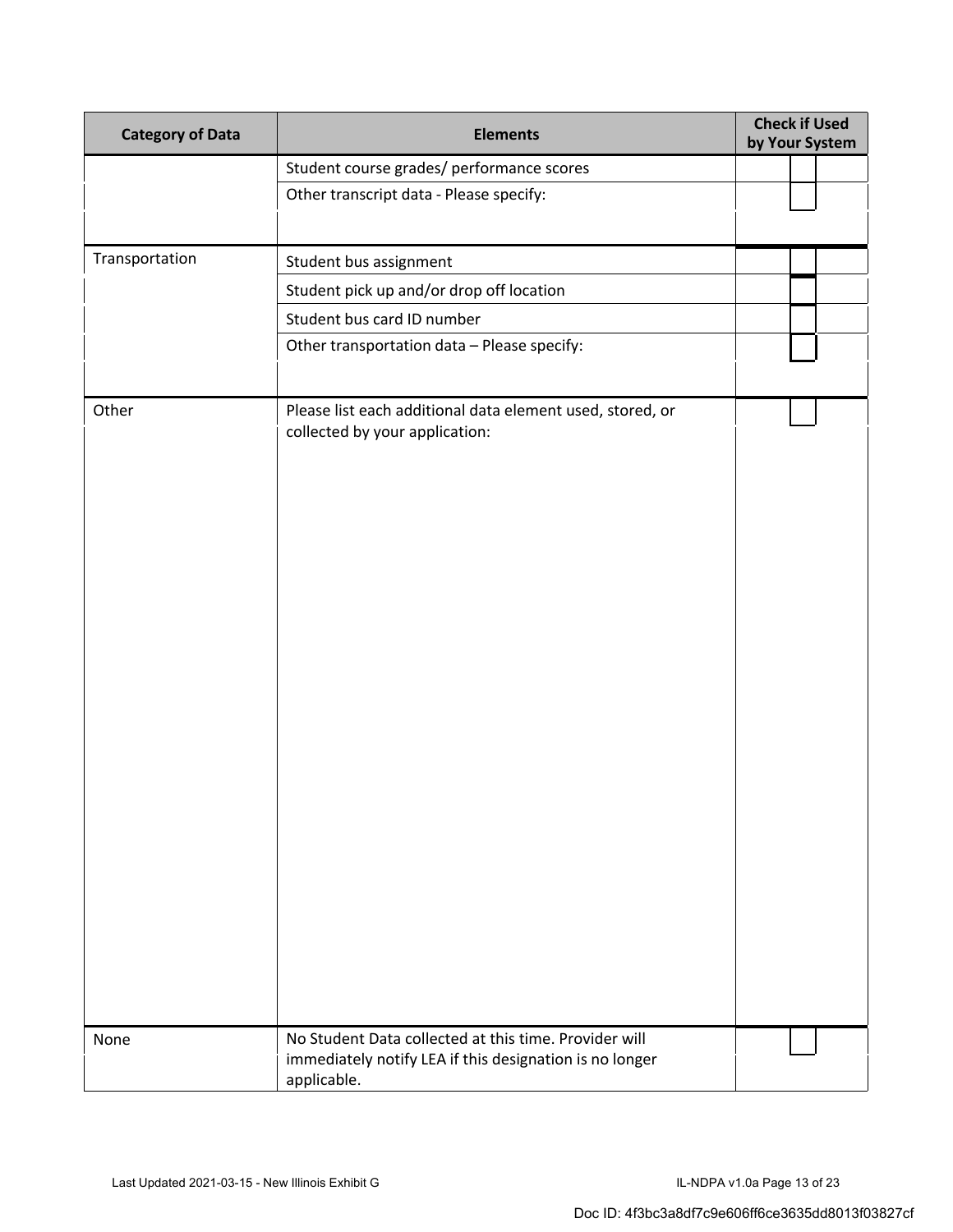# **EXHIBIT "C" DEFINITIONS**

**De-Identified Data and De-Identification**: Records and information are considered to be De-Identified when all personally identifiable information has been removed or obscured, such that the remaining information does not reasonably identify a specific individual, including, but not limited to, any information that, alone or in combination is linkable to a specific student and provided that the educational agency, or other party, has made a reasonable determination that a student's identity is not personally identifiable, taking into account reasonable available information.

**Educational Records**: Educational Records are records, files, documents, and other materials directly related to a student and maintained by the school or local education agency, or by a person acting for such school or local education agency, including but not limited to, records encompassing all the material kept in the student's cumulative folder, such as general identifying data, records of attendance and of academic work completed, records of achievement, and results of evaluative tests, health data, disciplinary status, test protocols and individualized education programs.

**Metadata**: means information that provides meaning and context to other data being collected; including, but not limited to: date and time records and purpose of creation Metadata that have been stripped of all direct and indirect identifiers are not considered Personally Identifiable Information.

**Operator**: means the operator of an internet website, online service, online application, or mobile application with actual knowledge that the site, service, or application is used for K–12 school purposes. Any entity that operates an internet website, online service, online application, or mobile application that has entered into a signed, written agreement with an LEA to provide a service to that LEA shall be considered an "operator" for the purposes of this section.

**Originating** LEA: An LEA who originally executes the DPA in its entirety with the Provider.

**Provider**: For purposes of the DPA, the term "Provider" means provider of digital educational software or services, including cloud-based services, for the digital storage, management, and retrieval of Student Data. Within the DPA the term "Provider" includes the term "Third Party" and the term "Operator" as used in applicable state statutes.

**Student Generated Content**: The term "Student-Generated Content" means materials or content created by a student in the services including, but not limited to, essays, research reports, portfolios, creative writing, music or other audio files, photographs, videos, and account information that enables ongoing ownership of student content.

**School Official**: For the purposes of this DPA and pursuant to 34 CFR § 99.31(b), a School Official is a contractor that: (1) Performs an institutional service or function for which the agency or institution would otherwise use employees; (2) Is under the direct control of the agency or institution with respect to the use and maintenance of Student Data including Education Records; and (3) Is subject to 34 CFR § 99.33(a) governing the use and redisclosure of Personally Identifiable Information from Education Records.

**Service Agreement**: Refers to the Contract, Purchase Order or Terms of Service or Terms of Use.

**Student Data**: Student Data includes any data, whether gathered by Provider or provided by LEA or its users, students, or students' parents/guardians, that is descriptive of the student including, but not limited to,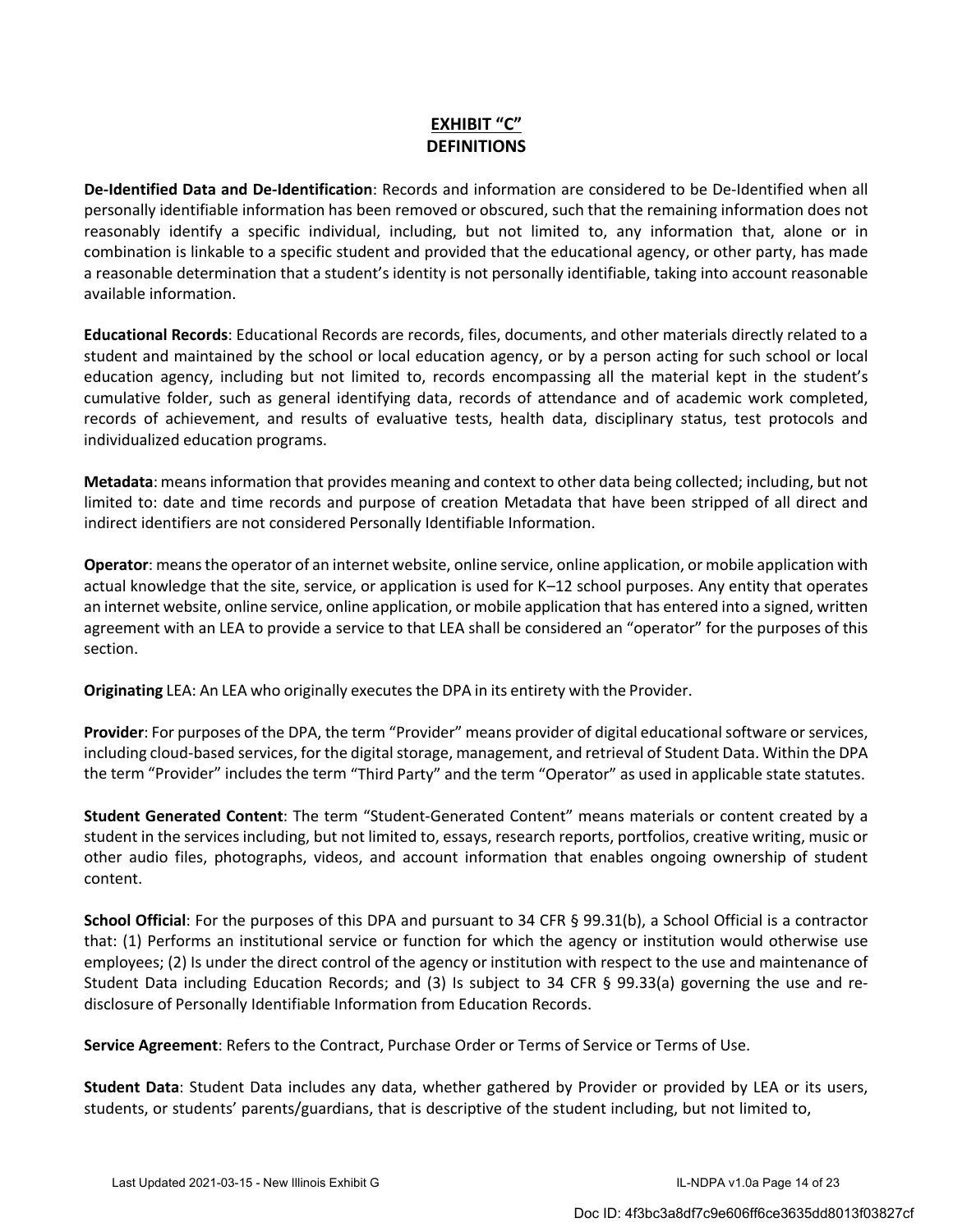information in the student's educational record or email, first and last name, birthdate, home or other physical address, telephone number, email address, or other information allowing physical or online contact, discipline records, videos, test results, special education data, juvenile dependency records, grades, evaluations, criminal records, medical records, health records, social security numbers, biometric information, disabilities, socioeconomic information, individual purchasing behavior or preferences, food purchases, political affiliations, religious information, text messages, documents, student identifiers, search activity, photos, voice recordings, geolocation information, parents' names, or any other information or identification number that would provide information about a specific student. Student Data includes Meta Data. Student Data further includes "Personally Identifiable Information (PII)," as defined in 34 C.F.R. § 99.3 and as defined under any applicable state law. Student Data shall constitute Education Records for the purposes of this DPA, and for the purposes of federal, state, and local laws and regulations. Student Data as specified in **Exhibit "B"** is confirmed to be collected or processed by the Provider pursuant to the Services. Student Data shall not constitute that information that has been anonymized or De-Identified, or anonymous usage data regarding a student's use of Provider's services.

**Subprocessor:** For the purposes of this DPA, the term "Subprocessor" (sometimes referred to as the "Subcontractor") means a party other than LEA or Provider, who Provider uses for data collection, analytics, storage, or other service to operate and/or improve its service, and who has access to Student Data.

**Subscribing LEA**: An LEA that was not party to the original Service Agreement and who accepts the Provider's General Offer of Privacy Terms.

**Targeted Advertising:** means presenting an advertisement to a student where the selection of the advertisement is based on Student Data or inferred over time from the usage of the operator's Internet web site, online service or mobile application by such student or the retention of such student's online activities or requests over time for the purpose of targeting subsequent advertisements. "Targeted Advertising" does not include any advertising to a student on an Internet web site based on the content of the web page or in response to a student's response or request for information or feedback.

**Third Party**: The term "Third Party" means a provider of digital educational software or services, including cloudbased services, for the digital storage, management, and retrieval of Education Records and/or Student Data, as that term is used in some state statutes. However, for the purpose of this DPA, the term "Third Party" when used to indicate the provider of digital educational software or services is replaced by the term "Provider."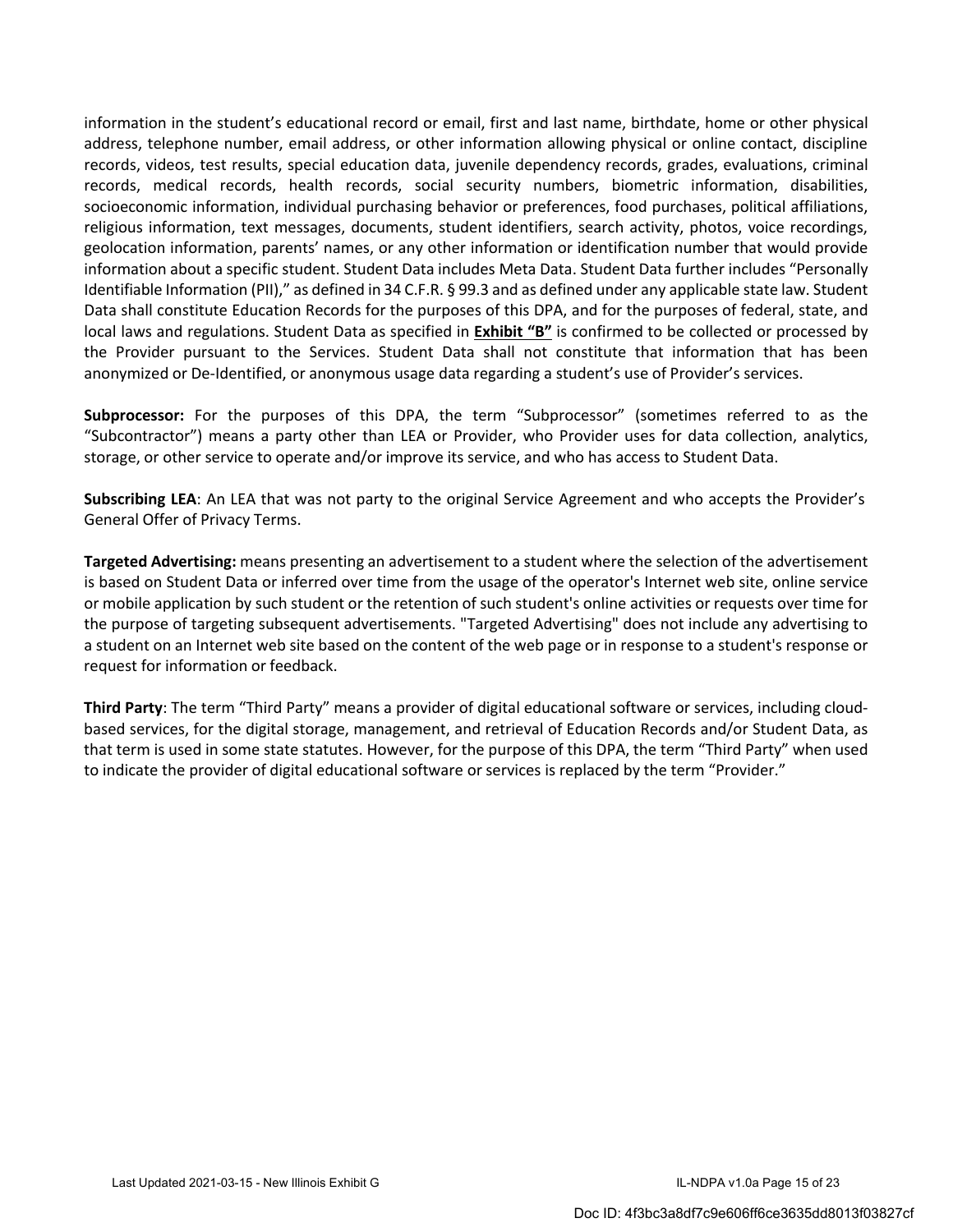## **EXHIBIT "D" DIRECTIVE FOR DISPOSITION OF DATA**

Provider to dispose of data obtained by Provider pursuant to the terms of the Service Agreement between LEA and Provider. The terms of the Disposition are set forth below:

1. Extent of Disposition

Disposition is partial. The categories of data to be disposed of are set forth below or are found in an attachment to this Directive:

 $[$  $\boxed{\checkmark}$  Disposition is Complete. Disposition extends to all categories of data.

2. Nature of Disposition

 $\angle$  Disposition shall be by destruction or deletion of data.

 $\Box$  Disposition shall be by a transfer of data. The data shall be transferred to the following site as follows:

- $[$
- 3. Schedule of Disposition

Data shall be disposed of by the following date:

As s on as commercially practicable. ]  $\Box$  By [

4. Signature

12/10/2021

Authorized Represent a dive of LEA Date

5. Verification of Disposition of Data

Authorized Representative of Company **Date** 

12 / 06 / 2021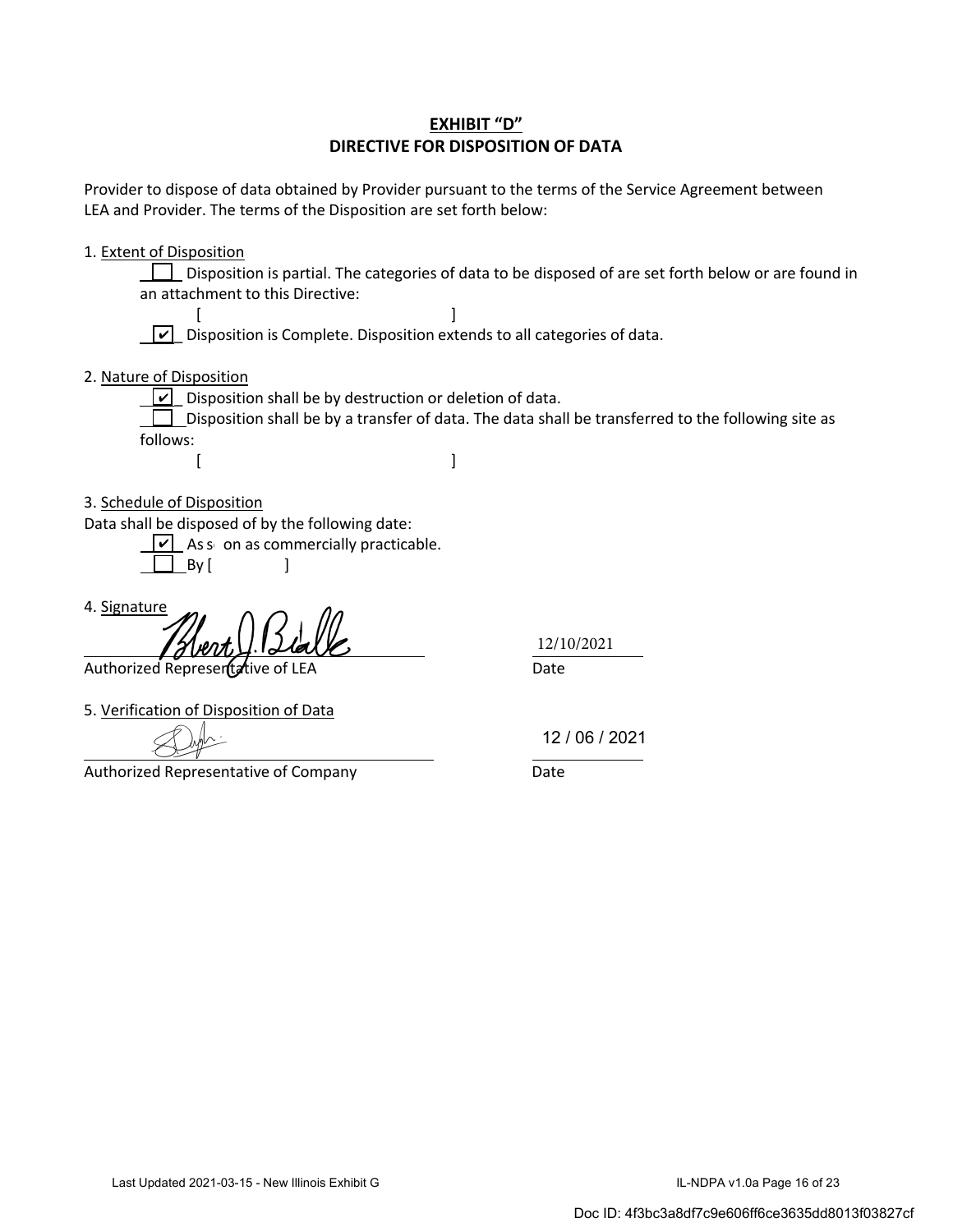## **EXHIBIT "E" GENERAL OFFER OF PRIVACY TERMS**

#### **1. Offer of Terms**

Provider offers the same privacy protections found in this DPA between it and Deerfield Public Schools 109 ("Originating LEA") which is dated , to any other LEA ("Subscribing LEA") who accepts this General Offer of Privacy Terms ("General Offer") through its signature below. This General Offer shall extend only to privacy protections, and Provider's signature shall not necessarily bind Provider to other terms, such as price, term, or schedule of services, or to any other provision not addressed in this DPA. The Provider and the Subscribing LEA may also agree to change the data provided by Subscribing LEA to the Provider to suit the unique needs of the Subscribing LEA. The Provider may withdraw the General Offer in the event of: (1) a material change in the applicable privacy statues; (2) a material change in the services and products listed in the originating Service Agreement; or one (1) year after the date of Provider's signature to this Form. Subscribing LEAs should send the signed **Exhibit "E"**  to Provider at the following email address: legal@pixlr.com **PROVIDER**: Pixlr by Inmagine Lab Pte. Ltd. BY: Date: 12 / 06 / 2021

Printed Name: Simon Dayton Manuel Title/Position: Director, Learning & Development

#### **2. Subscribing LEA**

A Subscribing LEA, by signing a separate Service Agreement with Provider, and by its signature below, accepts the General Offer of Privacy Terms. The Subscribing LEA and the Provider shall therefore be bound by the same terms of this DPA for the term of the DPA between the Deerfield Public Schools 109 and Pixlr by Inmagine Lab Pte. Ltd.

\*\*PRIOR TO ITS EFFECTIVENESS, SUBSCRIBING LEA MUST DELIVER NOTICE OF ACCEPTANCE TO PROVIDER PURSUANT TO ARTICLE VII, SECTION 5. \*\*

| <b>Subscribing LEA:</b> |  |
|-------------------------|--|
|-------------------------|--|

| DESIGNATED REPRESENTATIVE OF LEA: |  |  |  |  |
|-----------------------------------|--|--|--|--|
| Name:                             |  |  |  |  |
| Title:                            |  |  |  |  |
| Address:                          |  |  |  |  |
| Telephone Number:                 |  |  |  |  |
| Email:                            |  |  |  |  |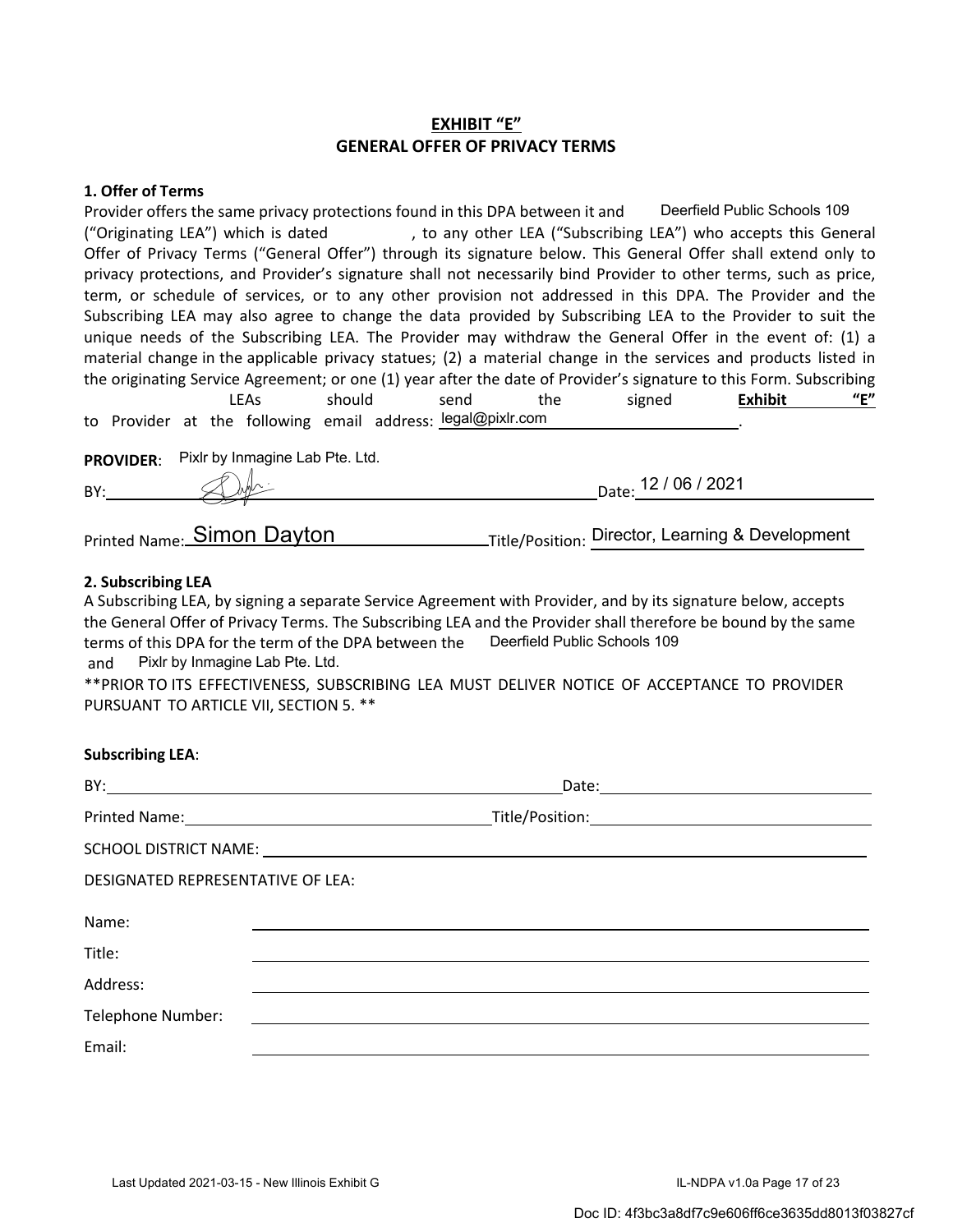# **EXHIBIT "F" DATA SECURITY REQUIREMENTS**

#### **Adequate Cybersecurity Frameworks 2/24/2020**

The Education Security and Privacy Exchange ("Edspex") works in partnership with the Student Data Privacy Consortium and industry leaders to maintain a list of known and credible cybersecurity frameworks which can protect digital learning ecosystems chosen based on a set of guiding cybersecurity principles\* ("Cybersecurity Frameworks") that may be utilized by Provider .

| <b>MAINTAINING ORGANIZATION/GROUP</b>                                                   | <b>FRAMEWORK(S)</b>                                                                                                                  |
|-----------------------------------------------------------------------------------------|--------------------------------------------------------------------------------------------------------------------------------------|
| National Institute of Standards and<br>Technology                                       | NIST Cybersecurity Framework Version 1.1                                                                                             |
| National Institute of Standards and<br>Technology                                       | NIST SP 800-53, Cybersecurity Framework for<br>Improving Critical Infrastructure Cybersecurity<br>(CSF), Special Publication 800-171 |
| International Standards Organization                                                    | Information technology - Security techniques<br>- Information security management systems<br>(ISO 27000 series)                      |
| Secure Controls Framework Council, LLC                                                  | <b>Security Controls Framework (SCF)</b>                                                                                             |
| Center for Internet Security                                                            | CIS Critical Security Controls (CSC, CIS Top 20)                                                                                     |
| Office of the Under Secretary of Defense for<br>Acquisition and Sustainment (OUSD(A&S)) | <b>Cybersecurity Maturity Model Certification</b><br>(CMMC, ~FAR/DFAR)                                                               |

Cybersecurity Frameworks

*Please visit http://www.edspex.org for further details about the noted frameworks.* 

\*Cybersecurity Principles used to choose the Cybersecurity Frameworks are located here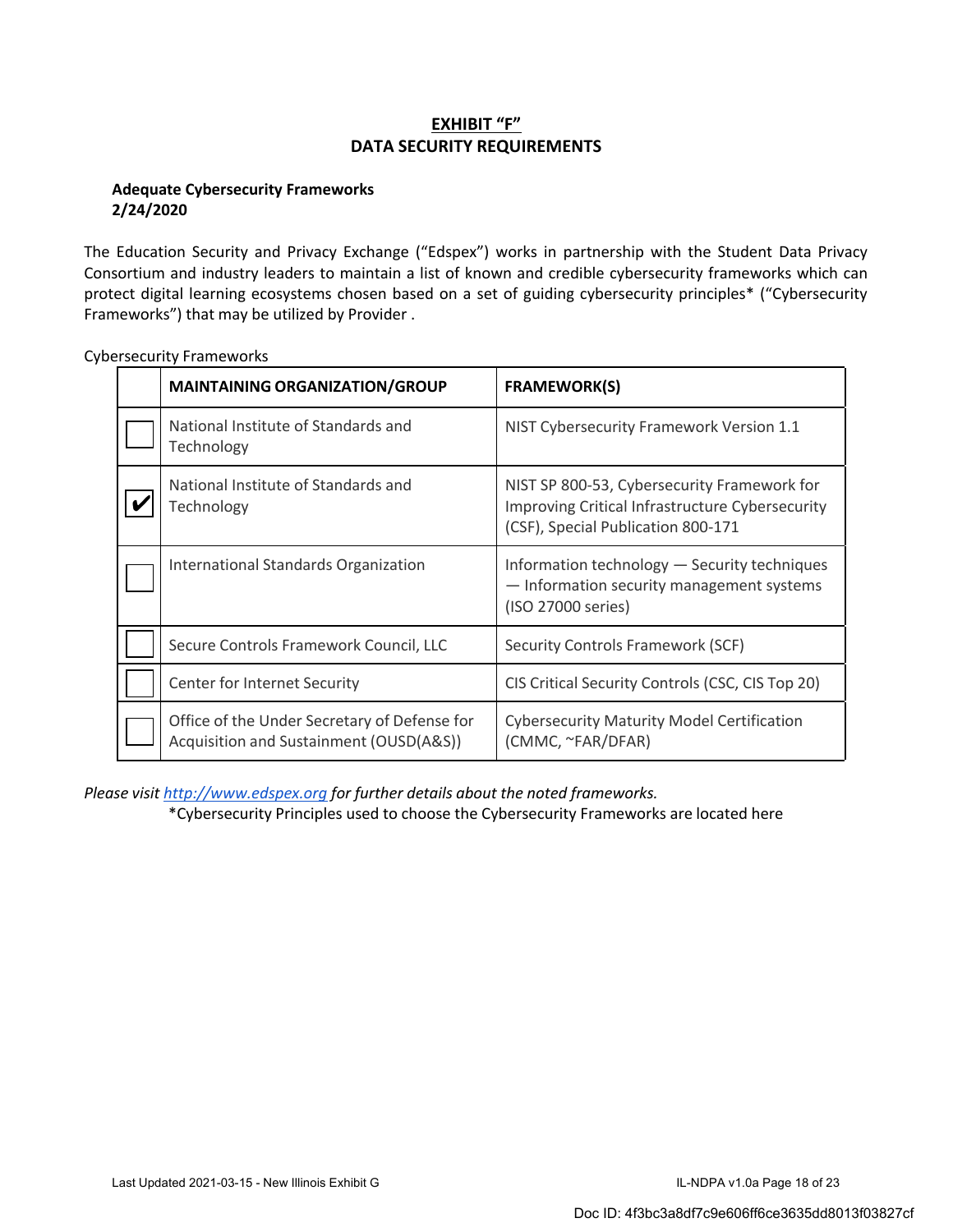# **EXHIBIT "G"** - **Supplemental SDPC (Student Data Privacy Consortium) State Terms for Illinois**

Version IL-NDPAv1.0a (Revised March 15, 2021)

This **Exhibit G,** Supplemental SDPC State Terms for Illinois ("Supplemental State Terms"), effective simultaneously with the attached Student Data Privacy Agreement ("DPA") by and between<br>Deerfield Public Schools 109 (the "Local Education Agency" or "LEA") and Pixlr by Inmagine Lab Pte. Ltd. (the "Provider"), is incorporated in the attached DPA and amends the DPA (and all supplemental terms and conditions and policies applicable to the DPA) as follows:

1. **Compliance with Illinois Privacy Laws.** In performing its obligations under the Agreement, the Provider shall comply with all Illinois laws and regulations pertaining to student data privacy, confidentiality, and maintenance, including but not limited to the Illinois School Student Records Act ("ISSRA"), 105 ILCS 10/, Mental Health and Developmental Disabilities Confidentiality Act ("MHDDCA"), 740 ILCS 110/, Student Online Personal Protection Act ("SOPPA"), 105 ILCS 85/, Identity Protection Act ("IPA"), 5 ILCS 179/, and Personal Information Protection Act ("PIPA"), 815 ILCS 530/, and Local Records Act ("LRA"), 50 ILCS 205/.

2. **Definition of "Student Data."** In addition to the definition set forth in **Exhibit C,** Student Data includes any and all information concerning a student by which a student may be individually identified under applicable Illinois law and regulations, including but not limited to (a) "covered information," as defined in Section 5 of SOPPA (105 ILCS 85/5), (b) "school student records" as that term is defined in Section 2 of ISSRA (105 ILCS 10/2(d)) (c) "records" as that term is defined under Section 110/2 of the MHDDCA (740 ILCS 110/2), and (d) "personal information" as defined in Section 530/5 of PIPA.

3. **School Official Designation.** Pursuant to Article I, Paragraph 1 of the DPA Standard Clauses, and in accordance with FERPA, ISSRA and SOPPA, in performing its obligations under the DPA, the Provider is acting as a school official with legitimate educational interest; is performing an institutional service or function for which the LEA would otherwise use its own employees; is under the direct control of the LEA with respect to the use and maintenance of Student Data; and is using Student Data only for an authorized purpose and in furtherance of such legitimate educational interest.

4. **Limitations on Re-Disclosure.** The Provider shall not re-disclose Student Data to any other party or affiliate without the express written permission of the LEA or pursuant to court order, unless such disclosure is otherwise permitted under SOPPA, ISSRA, FERPA, and MHDDCA. Provider will not sell or rent Student Data. In the event another party, including law enforcement or a government entity, contacts the Provider with a request or subpoena for Student Data in the possession of the Provider, the Provider shall redirect the other party to seek the data directly from the LEA. In the event the Provider is compelled to produce Student Data to another party in compliance with a court order, Provider shall notify the LEA at least five (5) school days in advance of the court ordered disclosure and, upon request, provide the LEA with a copy of the court order requiring such disclosure.

5. **Notices.** Any notice delivered pursuant to the DPA shall be deemed effective, as applicable, upon receipt as evidenced by the date of transmission indicated on the transmission material, if by e-mail; or four (4) days after mailing, if by first-class mail, postage prepaid.

6. **Parent Right to Access and Challenge Student Data.** The LEA shall establish reasonable procedures pursuant to which a parent, as that term is defined in 105 ILCS 10/2(g), may inspect and/or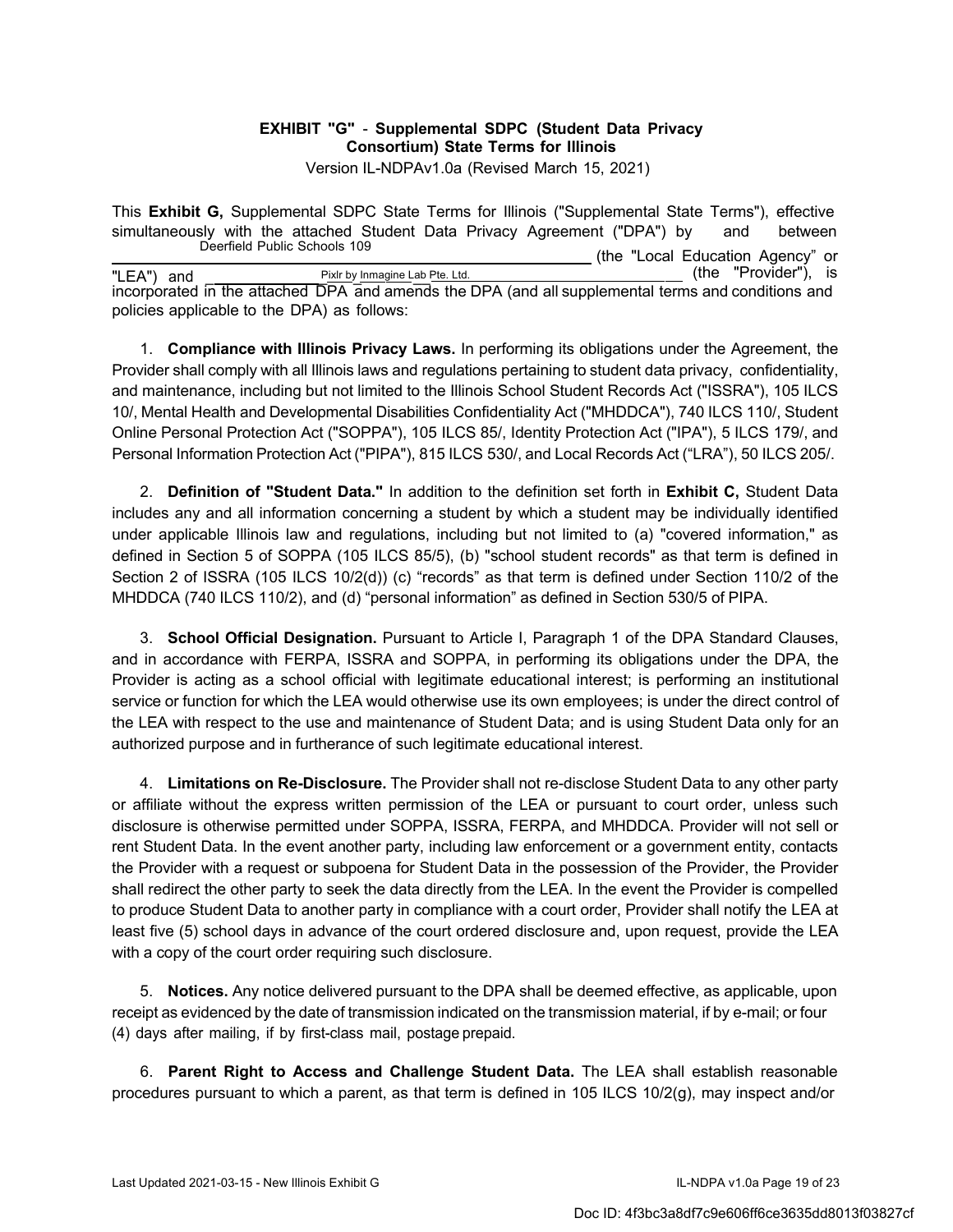copy Student Data and/or challenge the accuracy, relevance or propriety of Student Data, pursuant to Sections 5 and 7 of ISSRA (105 ILCS 10/5; 105 ILCS 10/7) and Section 33 of SOPPA (105 ILCS 85/33). The Provider shall respond to any request by the LEA for Student Data in the possession of the Provider when Provider cooperation is required to afford a parent an opportunity to inspect and/or copy the Student Data, no later than 5 business days from the date of the request. In the event that a parent contacts the Provider directly to inspect and/or copy Student Data, the Provider shall refer the parent to the LEA, which shall follow the necessary and proper procedures regarding the requested Student Data.

7. **Corrections to Factual Inaccuracies.** In the event that the LEA determines that the Provider is maintaining Student Data that contains a factual inaccuracy, and Provider cooperation is required in order to make a correction, the LEA shall notify the Provider of the factual inaccuracy and the correction to be made. No later than 90 calendar days after receiving the notice of the factual inaccuracy, the Provider shall correct the factual inaccuracy and shall provide written confirmation of the correction to the LEA.

8. **Security Standards.** The Provider shall implement and maintain commercially reasonable security procedures and practices that otherwise meet or exceed industry standards designed to protect Student Data from unauthorized access, destruction, use, modification, or disclosure, including but not limited to the unauthorized acquisition of computerized data that compromises the security, confidentiality, or integrity of the Student Data (a "Security Breach"). For purposes of the DPA and this Exhibit G, "Security Breach" does not include the good faith acquisition of Student Data by an employee or agent of the Provider or LEA for a legitimate educational or administrative purpose of the Provider or LEA, so long as the Student Data is used solely for purposes permitted by SOPPA and other applicable law, and so long as the Student Data is restricted from further unauthorized disclosure.

9. **Security Breach Notification.** In addition to the information enumerated in Article V, Section 4(1) of the DPA Standard Clauses, any Security Breach notification provided by the Provider to the LEA shall include:

- a. A list of the students whose Student Data was involved in or is reasonably believed to have been involved in the breach, if known; and
- b. The name and contact information for an employee of the Provider whom parents may contact to inquire about the breach.

10. **Reimbursement of Expenses Associated with Security Breach.** In the event of a Security Breach that is attributable to the Provider, the Provider shall reimburse and indemnify the LEA for any and all costs and expenses that the LEA incurs in investigating and remediating the Security Breach, without regard to any limitation of liability provision otherwise agreed to between Provider and LEA, including but not limited to costs and expenses associated with:

- a. Providing notification to the parents of those students whose Student Data was compromised and regulatory agencies or other entities as required by law or contract;
- b. Providing credit monitoring to those students whose Student Data was exposed in a manner during the Security Breach that a reasonable person would believe may impact the student's credit or financial security;
- c. Legal fees, audit costs, fines, and any other fees or damages imposed against the LEA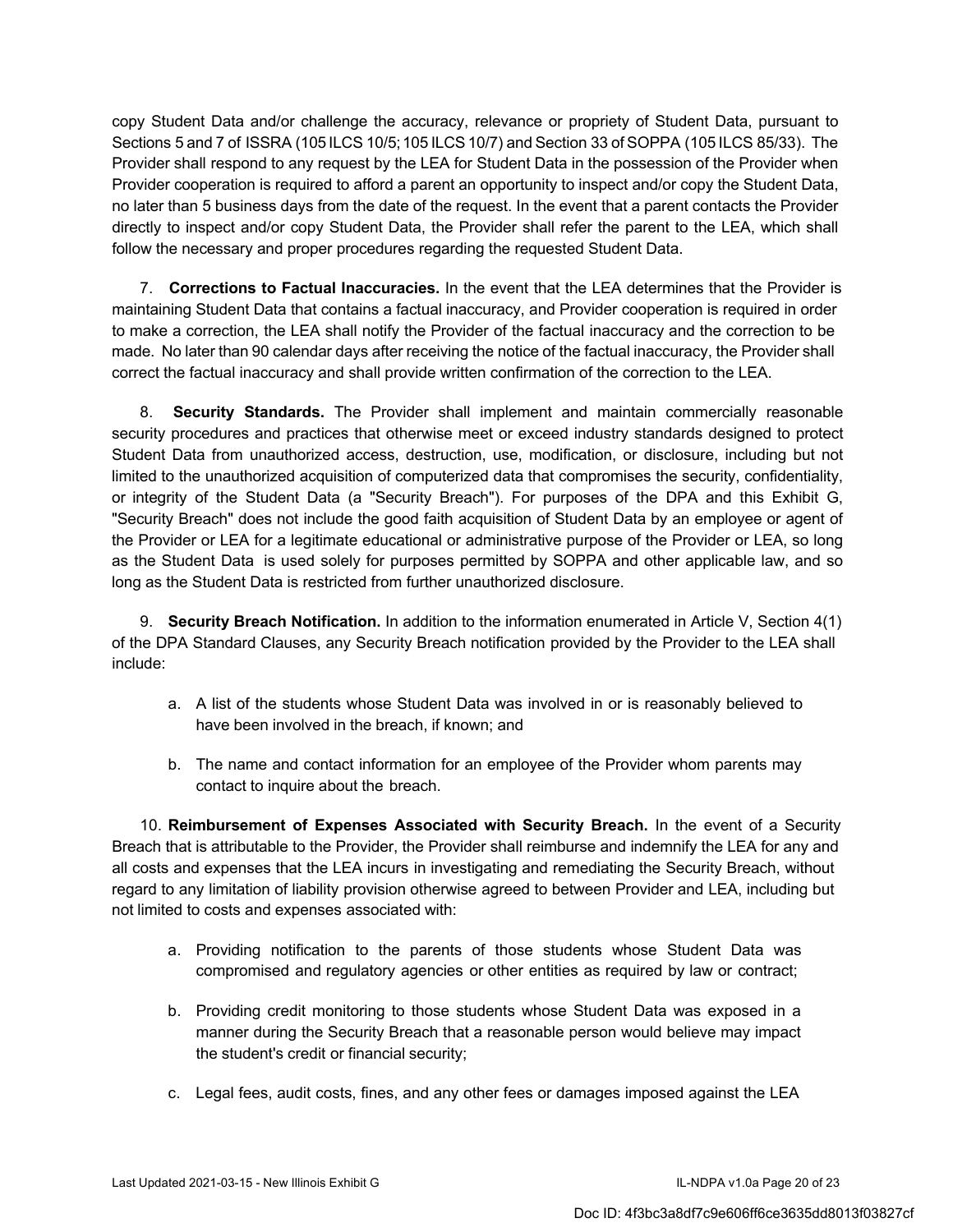as a result of the security breach; and

d. Providing any other notifications or fulfilling any other requirements adopted by the Illinois State Board of Education or under other State or federal laws.

11. **Transfer or Deletion of Student Data.** The Provider shall review, on an annual basis, whether the Student Data it has received pursuant to the DPA continues to be needed for the purpose(s) of the Service Agreement and this DPA. If any of the Student Data is no longer needed for purposes of the Service Agreement and this DPA, the Provider will provide written notice to the LEA as to what Student Data is no longer needed. The Provider will delete or transfer Student Data in readable form to the LEA, as directed by the LEA (which may be effectuated through Exhibit D of the DPA), within 30 calendar days if the LEA requests deletion or transfer of the Student Data and shall provide written confirmation to the LEA of such deletion or transfer. Upon termination of the Service Agreement between the Provider and LEA, Provider shall conduct a final review of Student Data within 60 calendar days.

If the LEA receives a request from a parent, as that term is defined in 105 ILCS 10/2(g), that Student Data being held by the Provider be deleted, the LEA shall determine whether the requested deletion would violate State and/or federal records laws. In the event such deletion would not violate State or federal records laws, the LEA shall forward the request for deletion to the Provider. The Provider shall comply with the request and delete the Student Data within a reasonable time period after receiving the request.

Any provision of Student Data to the LEA from the Provider shall be transmitted in a format readable by the LEA.

12. **Public Posting of DPA.** Pursuant to SOPPA, the LEA shall publish on its website a copy of the DPA between the Provider and the LEA, including this Exhibit G.

13. **Subcontractors.** By no later than (5) business days after the date of execution of the DPA, the Provider shall provide the LEA with a list of any subcontractors to whom Student Data may be disclosed or a link to a page on the Provider's website that clearly lists any and all subcontractors to whom Student Data may be disclosed. This list shall, at a minimum, be updated and provided to the LEA by the beginning of each fiscal year (July 1) and at the beginning of each calendar year (January 1).

#### **14. DPA Term.**

- a. **Original DPA.** Paragraph 4 on page 2 of the DPA setting a three-year term for the DPA shall be deleted, and the following shall be inserted in lieu thereof: "This DPA shall be effective upon the date of signature by Provider and LEA, and shall remain in effect as between Provider and LEA 1) for so long as the Services are being provided to the LEA or 2) until the DPA is terminated pursuant to Section 15 of this Exhibit G, whichever comes first. The Exhibit E General Offer will expire one (1) year from the date the original DPA was signed."
- b. **General Offer DPA.** The following shall be inserted as a new second sentence in Paragraph 1 of Exhibit E: "The provisions of the original DPA offered by Provider and accepted by Subscribing LEA pursuant to this Exhibit E shall remain in effect as between Provider and Subscribing LEA 1) for so long as the Services are being provided to Subscribing LEA, or 2) until the DPA is terminated pursuant to Section 15 of this Exhibit G, whichever comes first."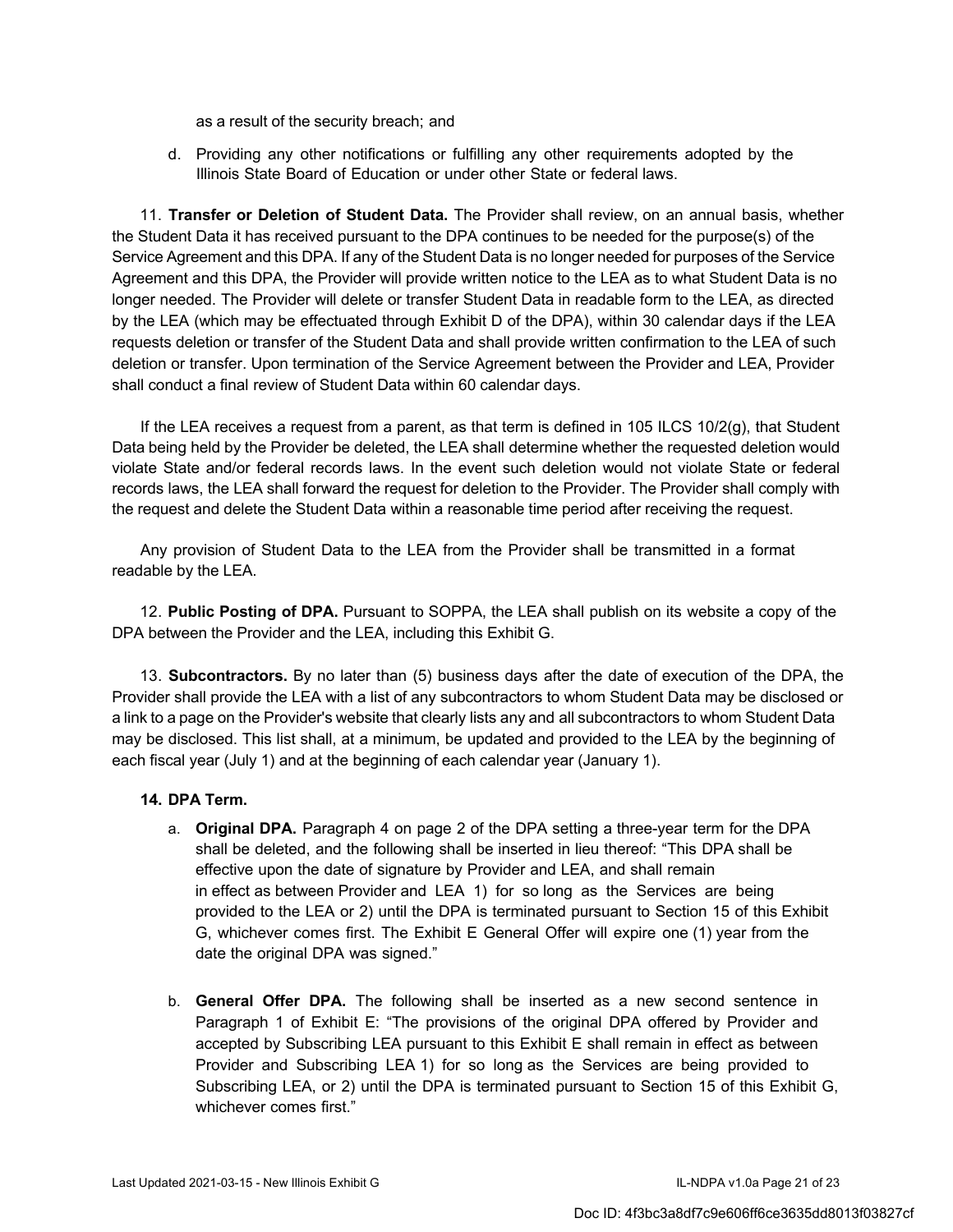- 15. **Termination.** Paragraph 1 of Article VII shall be deleted, and the following shall be inserted in lieu thereof: "In the event either Party seeks to terminate this DPA, they may do so by mutual written consent so long as the Service Agreement has lapsed or been terminated. One party may terminate this DPA upon a material breach of this DPA by the other party. Upon termination of the DPA, the Service Agreement shall terminate.'
- 16. **Privacy Policy.** The Provider must publicly disclose material information about its collection, use, and disclosure of Student Data, including, but not limited to, publishing a terms of service agreement, privacy policy, or similar document.
- 17. **Minimum Data Necessary Shared.** The Provider attests that the Student Data request by the Provider from the LEA in order for the LEA to access the Provider's products and/or services is limited to the Student Data that is adequate, relevant, and limited to what is necessary in relation to the K-12 school purposes for which it is processed.
- 18. **Student and Parent Access.** Access by students or parents/guardians to the Provider's programs or services governed by the DPA or to any Student Data stored by Provider shall not be conditioned upon agreement by the parents/guardians to waive any of the student data confidentiality restrictions or a lessening of any of the confidentiality or privacy requirements contained in this DPA.
- 19. **Data Storage.** Provider shall store all Student Data shared under the DPA within the United States.
- 20. **Exhibits A and B.** The Services described in Exhibit A and the Schedule of Data in Exhibit B to the DPA satisfy the requirements in SOPPA to include a statement of the product or service being provided to the school by the Provider and a listing of the categories or types of covered information to be provided to the Provider, respectively.